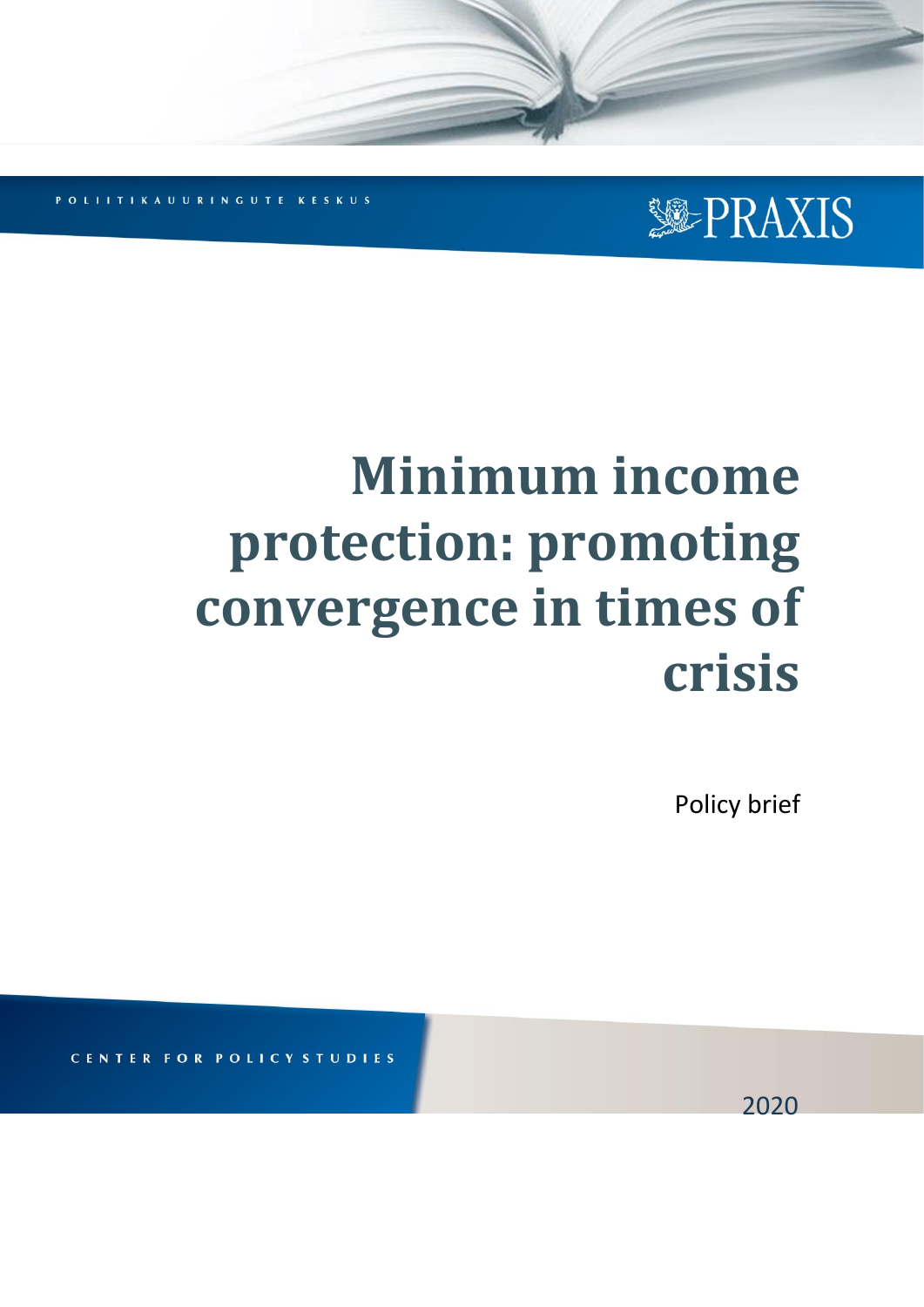### **Authors**

**Märt Masso**

**Kirsti Melesk**

**Kaupo Koppel**

**Merilen Laurimäe**

**Magnus Piirits**

**Merlin Nuiamäe**



### **Praxis Center for Policy Studies**

Tartu mnt 50, V floor 10115 Tallinn phone +372 640 8000 www.praxis.ee [praxis@praxis.ee](mailto:praxis@praxis.ee)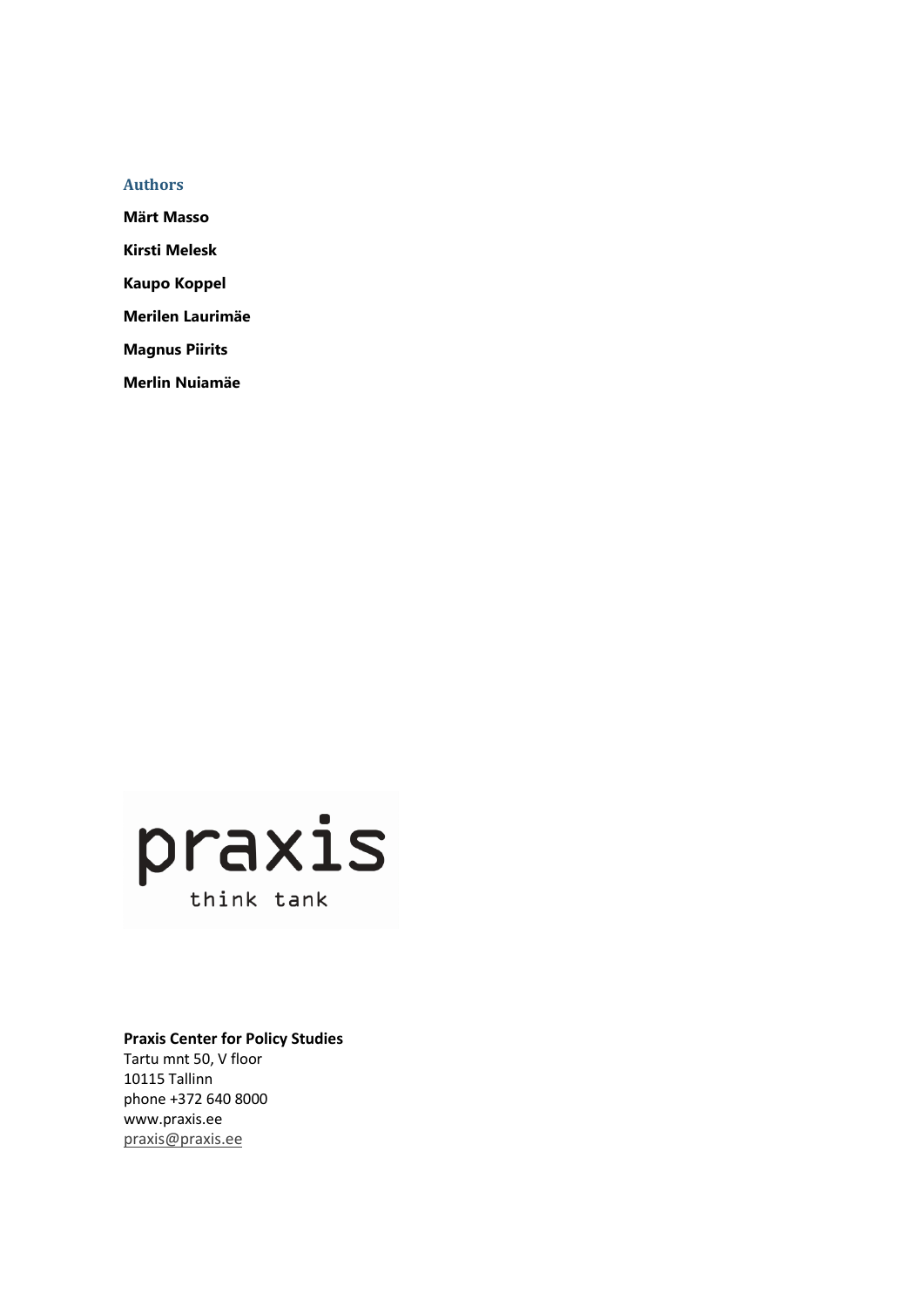# **Contents**

| Political feasibility of a scheme and positions of the main stakeholders  21 |  |
|------------------------------------------------------------------------------|--|
|                                                                              |  |
|                                                                              |  |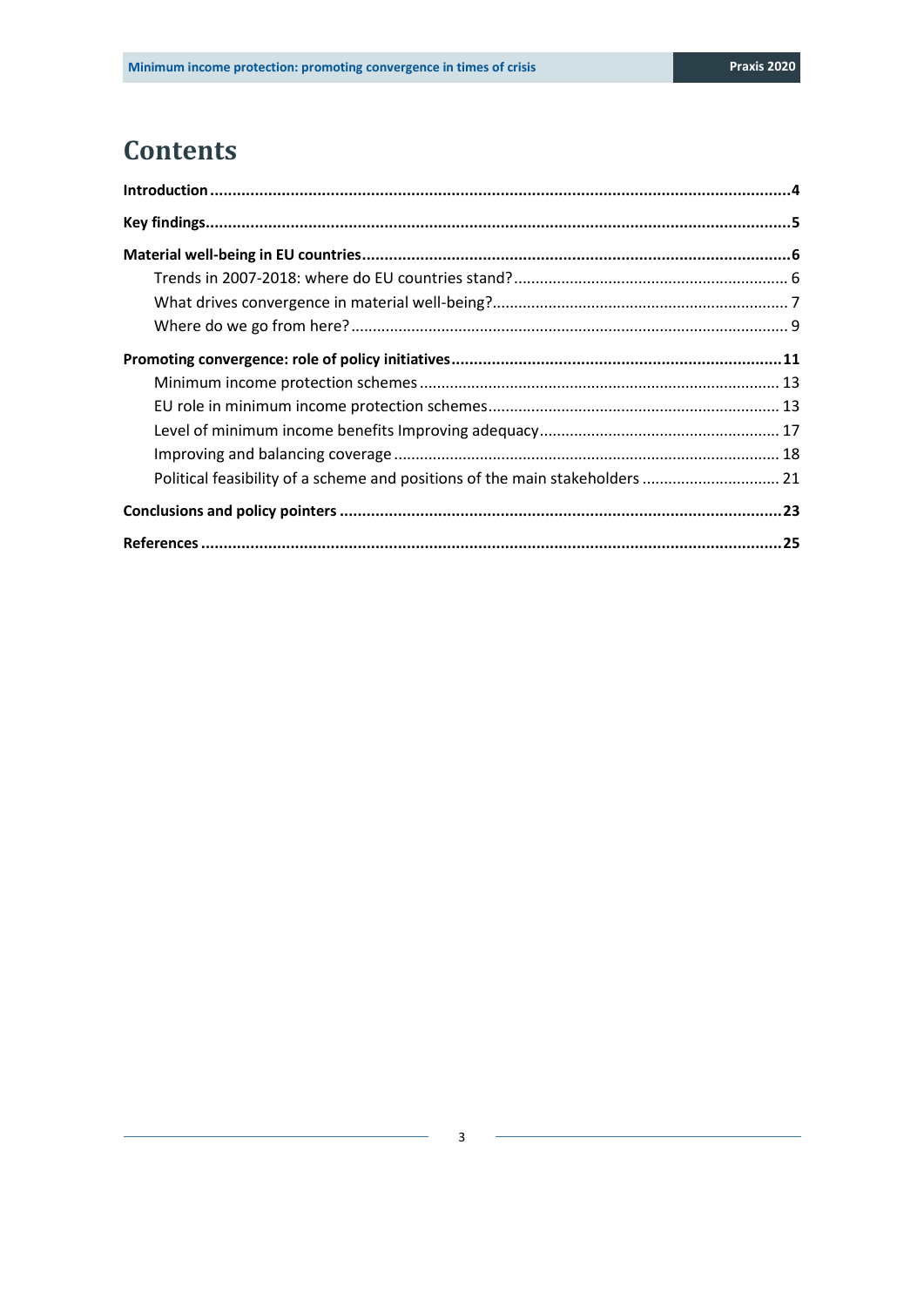# <span id="page-3-0"></span>**Introduction**

It is clear that the COVID-19 pandemic will leave an unprecedented mark in European history and on the European economies and labour markets. It is already projected that the European economies will suffer a 7.5% decline in GDP in 2020 with unemployment across the EU expected to rise to 9.2% - a steep fall for many EU Member States. On the background of all these trends, the welfare of European citizens will be hit in many spheres. Analysing trends from the past ten years, one of the spheres severely hit in economic cycles is the material well-being of individuals. Even though there are already several crisis measures adopted across the EU Member States to maintain jobs and incomes, it is clear that the material well-being will not remain untouched by the effects of the Covid-19 pandemic.

Upward social convergence is essential for a cohesive EU with balanced living standards. The EU is committed to balanced and sustainable economic growth, as well as social and territorial cohesion. The 2015 Five Presidents' Report acknowledges the need for convergence in social performance and social cohesion, with a 'social protection floor' to protect the vulnerable and a stronger focus on performance in education, pensions, healthcare and social security. Supporting upward convergence among Member States in socio-economic outcomes is the ultimate goal of the European Pillar of Social Rights and is central to the discussion on reforming the Economic and Monetary Union (EMU). However, the economic and labour market crisis that has set off in 2020 puts those long-term goals under serious strain. Still, working towards quick recovery and restoring growth and convergence across the EU remain at the heart of the EU recovery plan.

Analysis discussed in the current policy brief shows that material well-being of European citizens is severely hit by economic cycles - the situation is improving in periods of economic growth and EU countries converge. However, in periods of economic downturn, these positive trends are not resilient, and the opposite occurs – on the backdrop of overall downward trends, countries react differently to the crisis and tend to diverge rather than move closer to each other. Poverty risk, income inequalities and subjective assessment of financial stability are most hit in times of economic downturn.

This illustrates the importance of measures to prevent increasing poverty among European citizens in the context of the COVID-19 pandemic. Against this background, the current policy brief focuses on the issue of material well-being across EU Member States. The policy brief provides an overview of an analysis of upward convergence in material well-being. We look back at the trends from the past 11 years (2007-2018) and take note of the lessons that can be learned from the previous trends, including the effects of the financial crisis of 2008.

Next, policy measures that can prevent poverty and ensure minimum income for European citizens are discussed. This includes an overview of measures that are adopted before and in the current crisis as many EU Member States have reacted swiftly to the crisis and various measures have been adopted to protect the income of their citizens. The potential for a EU wide approach towards minimum income protection is also discussed, followed by some policy pointers from the analysis.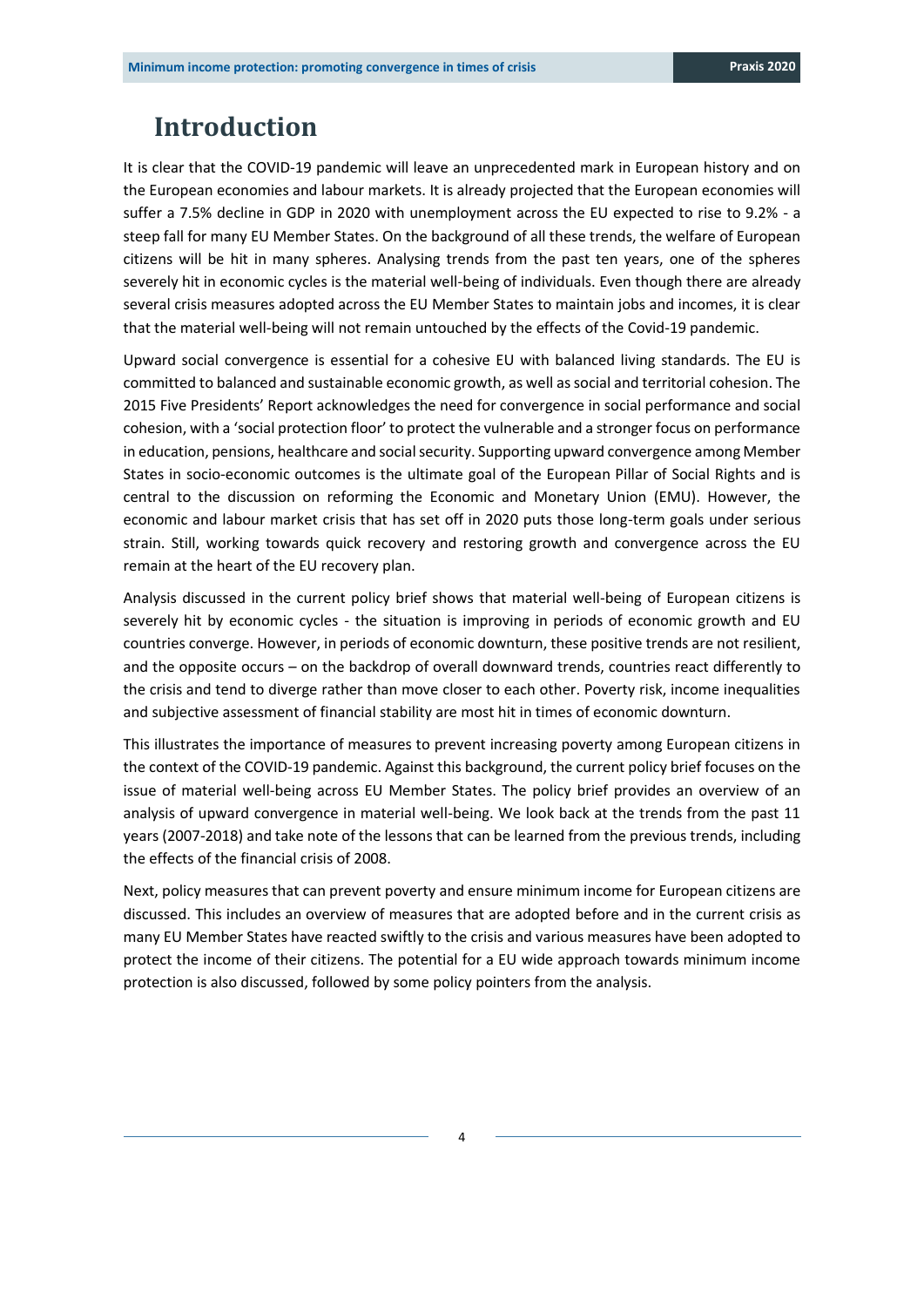# <span id="page-4-0"></span>**Key findings**

- COVID-19 pandemic has had a severe impact on European societies. GDP is expected to decline across all Member States and unemployment is on the rise. However, countries will be impacted differently depending on the extent of the COVID-19 pandemic in the country, extent and length of containment measures and the economic policy structure in place (including the crisis measures adopted). This gives way to increasing divergence between EU Member States.
- Material well-being was severely hit in previous economic crisis. This shows that material wellbeing is particularly vulnerable to economic cycles. Poverty risk, income inequalities and subjective assessment of financial stability are most hit in times of economic downturn. As a result, there have been no (considerable) improvements on these indicators and upward convergence has not been achieved or has not been stable across the whole time period.
- It follows that the EU and its Member States have not been able to guarantee access to social minimum and ensure adequate income for all Europeans yet, and trend of convergence has been slow to improve the conditions considerably during the last decade. Resilience of the social Europe could be improved by reconsidering social policy. Arguments for prioritizing minimum income protection policies among other social policy measures stem from slow progress on poverty, insufficiency of social investment and employment protection policies in tackling poverty, providing social safety nets to those in new forms of work and employment, necessity and requirement for pan-European solidarity and joint effort and, legitimacy of the EU (Cantillon, 2019).
- The Member states have been introducing emergency measures to provide income support to those affected the most by the pandemic induced economic crisis. The emergency measures pave the way for evaluating and reconsidering what kind of minimum income protection system the societies need to recover from the crisis and also prevent divergence in living conditions across Europe. The emergency measures will be temporary as the generosity of the systems increases the risk of financial sustainability of the social safety nets. At the same time, making the existing minimum income systems more agile and responsive to the changing circumstances in the labour market and economy is required.
- The attention to the social dimension of European Union is required to help the Europeans to adapt to and overcome the hardship of deteriorating socio-economic conditions. Stalling or divergent patterns marked the performance of the European Union Member States after the past crises, the common concern could trigger steps towards converging performance.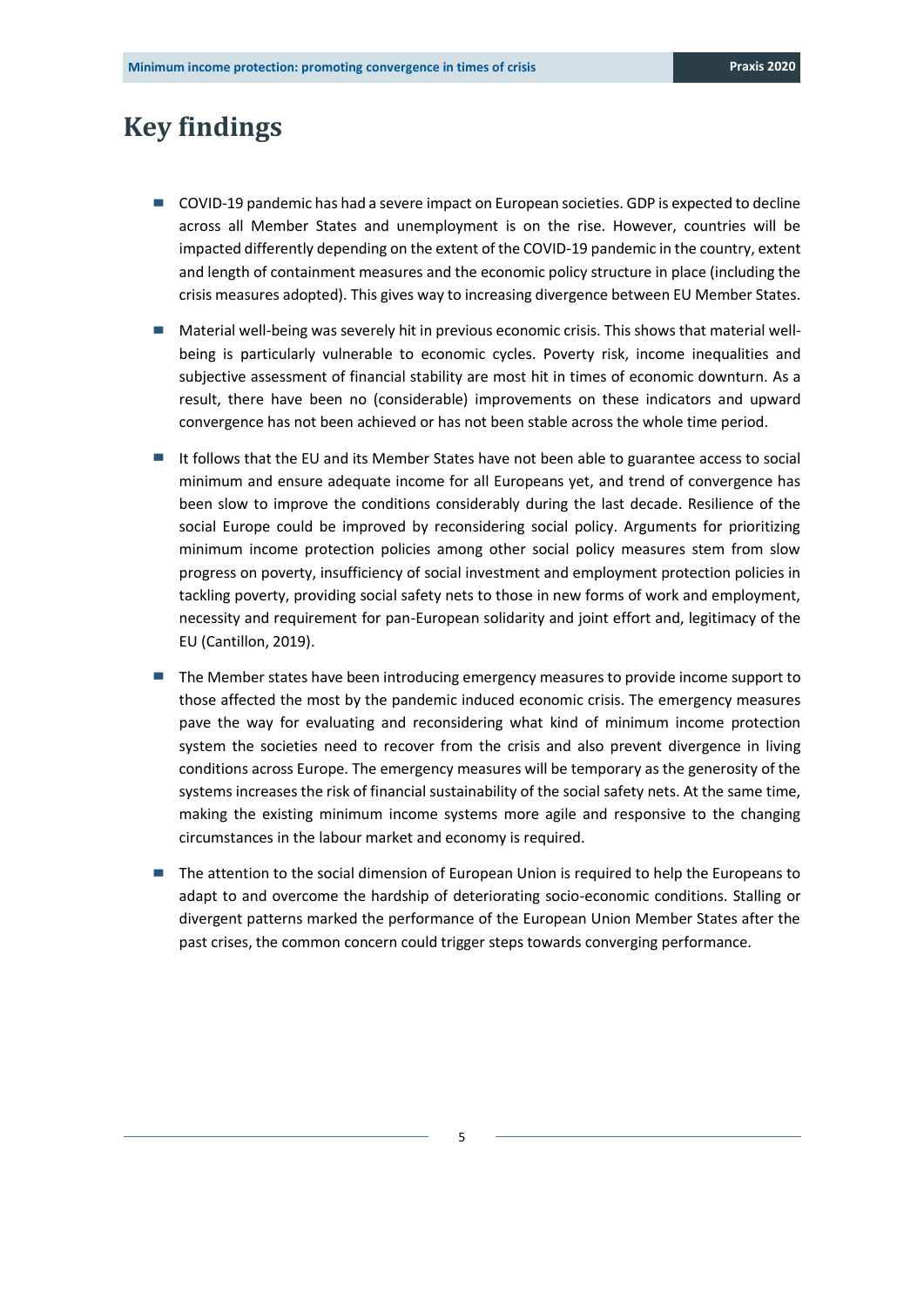# <span id="page-5-1"></span><span id="page-5-0"></span>**Material well-being in EU countries**

# **Trends in 2007-2018: where do EU countries stand?**

Analysing convergence trends of material living conditions over the past 11 years (2007-2018), we can conclude that the material well-being of Europeans is strongly impacted by the economic cycles. This means that the situation is improving in periods of economic growth and EU countries converge. However, in periods of economic downturn, these positive trends are not resilient, and the opposite occurs – on the backdrop of overall downward trends, countries react differently to the crisis and tend to diverge rather than move closer to each other.

In 2020, Europe stands at the doorstep of a new economic and labour market crisis as the aftermath of the global Covid-19 pandemic. So what are the lessons that the past has taught us and what can these trends tell us about the future and the potential effects of the current crisis? In terms of material living conditions, we can differentiate between three main groups of indicators.

First, severe material deprivation has steadily declined in the EU. While the 2008 economic crisis delayed upward convergence, the process continued with the recovery. As a result, material deprivation has declined to the lowest in EU since 2007 and countries have become more converged than ever before. This shows that EU countries have mostly shown relative resilience in terms of severe material deprivation. This means that the share of Europeans who cannot afford at least four of the items identified in the indicator, has not increased remarkably in the previous economic crisis<sup>1</sup>. At the onset of the new economic crisis, this gives reason to expect that the ability of Europeans to afford some essential items that might be desirable or even necessary for satisfactory living conditions will remain resilient in the long term.

#### *[Figure on severe material deprivation rate: mean and sd]*

Still, there are dimensions of material living conditions that were strongly impacted by the economic crisis, although recovery has been strong and we have seen upward convergence overall comparing the situation between 2007 and 2018. This means that a period of downward divergence was set off by the crisis, although most countries turned towards recovery and by 2018 the situation has improved compared to the starting point in 2007 and cross-country differences have declined overall. This has been the case with the risk of poverty and social exclusion (AROPE), i.e. the sum of people who are either at risk of poverty, or severely materially deprived, or living in a household with very low work intensity. As the labour markets were severely hit by the crisis, in-work poverty and the share of households with very low work intensity were also strongly impacted. While these indicators show low resilience to economic shocks, it is noteworthy that the situation has improved overall and EU countries on average are in a better position than ever before since 2007. At the onset of a new economic crisis, this shows that most EU countries have more room for flexibility in case of downward trends. Whether this means that EU countries will be more resilient to the effects of the new economic crisis, will remain to be seen.

<sup>&</sup>lt;sup>1</sup> The indicator measures the percentage of the population that cannot afford at least four of the following nine items: 1) to pay their rent, mortgage or utility bills; 2) to keep their home adequately warm; 3) to face unexpected expenses; 4) to eat meat or proteins regularly; 5) to go on holiday; 6) a television set; 7) a washing machine; 8) a car; 9) a telephone.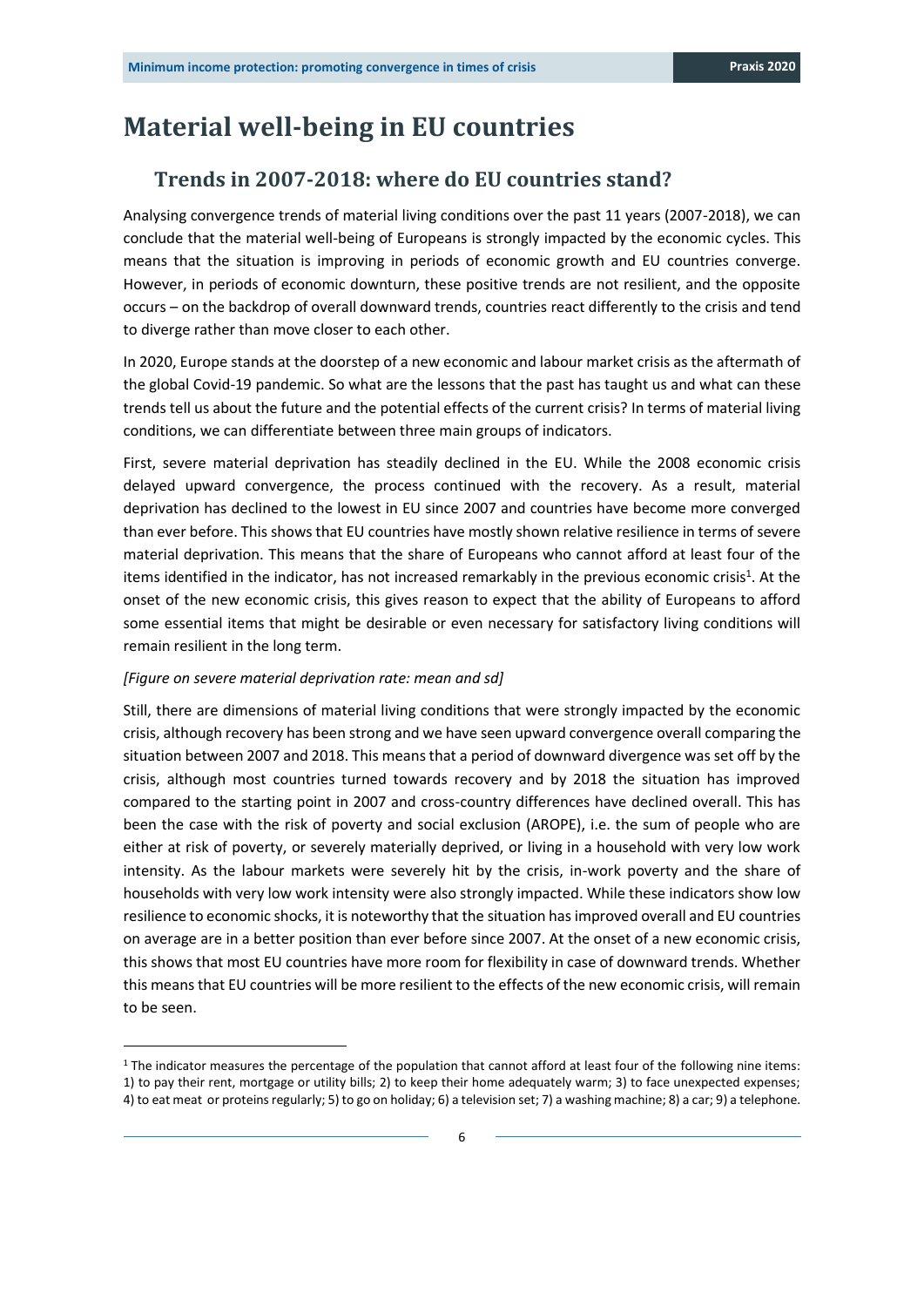#### *[Figures on AROPE, in-work poverty, very low work intensity: mean and sd]*

Third, there are many red flags in terms of indicators that did not recover from the last economic crisis. These are the indicators where the situation has not improved in most EU countries over the period of 2007-2018 or improvements have been very small and countries have not converged upwards.

Analysis shows that the share of people at risk of poverty overall as well as among people with dependent children in more specific are some of the indicators that have recovered from the last economic crisis, although there have been no improvements overall (i.e. the initial situation is more or less restored, but there has been no further upward convergence). This is also the case with the differences between the population with the lowest and the highest income showing no decline in income inequalities across European societies. This is accompanied by a increasing cross-country differences in subjective assessment towards financial security and stability – cross country differences in inability to make ends meet and population in arrears have not converged considerably across the period.

### *[Figures on at risk of poverty, income quintile ratio, in work poverty of people with dependent children, inability to make ends meet, population in arrears: mean and sd]*

At the onset of the new economic crisis in 2020, European countries once again face a fall on these indicators. It is clear that poverty will be hit by the crisis leading European countries towards a further downward trend, moving away from the aim to converge upwards. It is clear from the last economic crisis that EU countries on their own have not been able to build up resilience when it comes to poverty and income inequalities. There have been no considerable improvements overall and countries have not converged overall. Hence, interventions across the EU are called for to build up resilience, keep Europeans from declining into poverty as a result of economic shocks and turn the EU trends towards upward convergence.

Analysis shows that expenditure in EU countries on minimum income protection has been upward overall, but not uniform across EU countries. Hence, countries have diverged rather than moved closer together. On a positive note, expenditure on minimum income protection has not decreased in the recovery process but further increased instead. This shows that countries overall have not reduced their expenses on minimum income protection when times were improving in the economy and the labour market. However, this has also been accompanied by a constant increase in cross-country differences due to a group of countries outperforming and others falling behind. Hence, there is a need for a more uniform approach across the EU to improve the resilience of all EU countries and support catching up among those falling behind. This means that the EU countries should be more similar in their ability to avoid poverty in times of economic downturns. The measures that are already implemented by Member States and a discussion of potential interventions at EU level are discussed in the current policy brief.

### <span id="page-6-0"></span>**What drives convergence in material well-being?**

To understand the factors that influence convergence trends in material well-being, the conditional βconvergence of selected indicators was analysed between 2007 and 2018. The analysis reveals that in EU28, conditional beta-convergence takes place with all of the selected material living conditions indicators at 0.05 significance level, indicated by negative and statistically significant β coefficients. This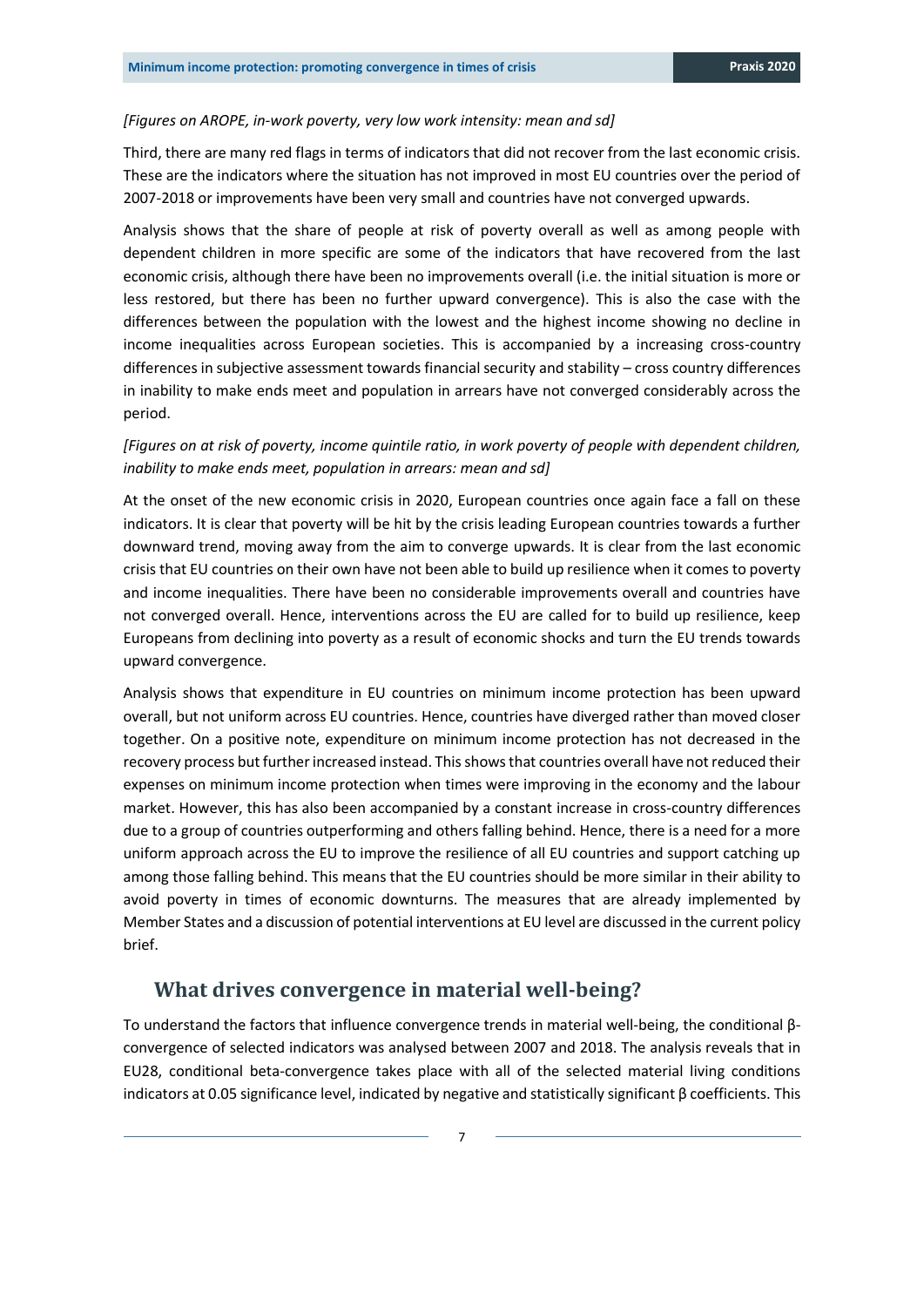means that, when taking into account all the conditioning factors included in the analysis, there is a catching-up effect where the poorest performing countries catch up and move closer to the best performing ones, reducing overall divergence between countries.

There is limited explanatory power of factors driving upward convergence and there are no common explanatory factors. Individual drivers vary in different models and in different subgroups. It follows that there are no clear group of explanatory factors that are drivers of material living condition indicators. The small number of countries and short time periods also contributes to limitations in identifying the underlying commonalities in the trends.

The findings reported in table below illustrate that demographic factors, labour market and social factors play a significant role when describing conditional convergence in material living conditions indicators, although individual factors vary in different models. In most models, the old-agedependency ratio is statistically significant, promoting convergence. Regarding AROPE model, it is the only model where explanatory factors "minimum income protection scheme" and "social protection expenditure" are significant, although social protection expenditure is decelerating convergence. As social protection expenditure increases in difficult times with high unemployment, this conditions the adverse effect on convergence in AROPE. However, while in both AROPE and AROPE gender gap model the distinction between new and old member states is significant, the speed of convergence of AROPE is faster for old member states while opposite is true for AROPE gender gap.

The drivers of material living conditions are similar for old and new member states. However, the analysis suggests that regions with distinct social-economic systems and institutional framework – essentially, with different welfare model and minimum income protection scheme– differ for the margin of improvement and convergence in living conditions. While the Baltics have been catching up, Southern Europe has struggled in recovery. In between are Nordic and Benelux countries.

| <b>Explanatory factors/Indicator</b>           | <b>AROPE</b> | Severe material  | In-work     | <b>AROPE</b> |
|------------------------------------------------|--------------|------------------|-------------|--------------|
|                                                |              | deprivation rate | poverty     | gender gap   |
| <b>Beta</b>                                    | $-0.030***$  | $-0.221***$      | $-0.061***$ | $-0.081**$   |
| Unemployment rate                              | $0.216***$   | $0.541***$       |             |              |
| Social protection expenditure (% of GDP)       | $0.288*$     |                  |             |              |
| Old-age-dependency-ratio                       | $-0.495**$   |                  | $-1.385**$  | $-6.820***$  |
| Life expectancy at birth                       |              |                  |             |              |
| <b>GDP</b>                                     | $0.266**$    |                  | $0.570**$   |              |
| Income distribution: S80/S20 income            |              |                  | $2.875**$   |              |
| quintile share ratio                           |              |                  |             |              |
| Labour participation rate                      | $2.137***$   |                  |             | $9.717**$    |
| Infant mortality rate                          |              | $0.300*$         | $0.311*$    |              |
| Intramural R&D expenditure (% of GDP)          |              |                  | $-0.618***$ |              |
| General government gross debt (% of GDP)       | $0.170**$    |                  |             |              |
| Final consumption expenditure of<br>households | $-0.109*$    |                  |             | $5.273**$    |

#### TABLE 1. CONDITIONAL Β-CONVERGENCE

8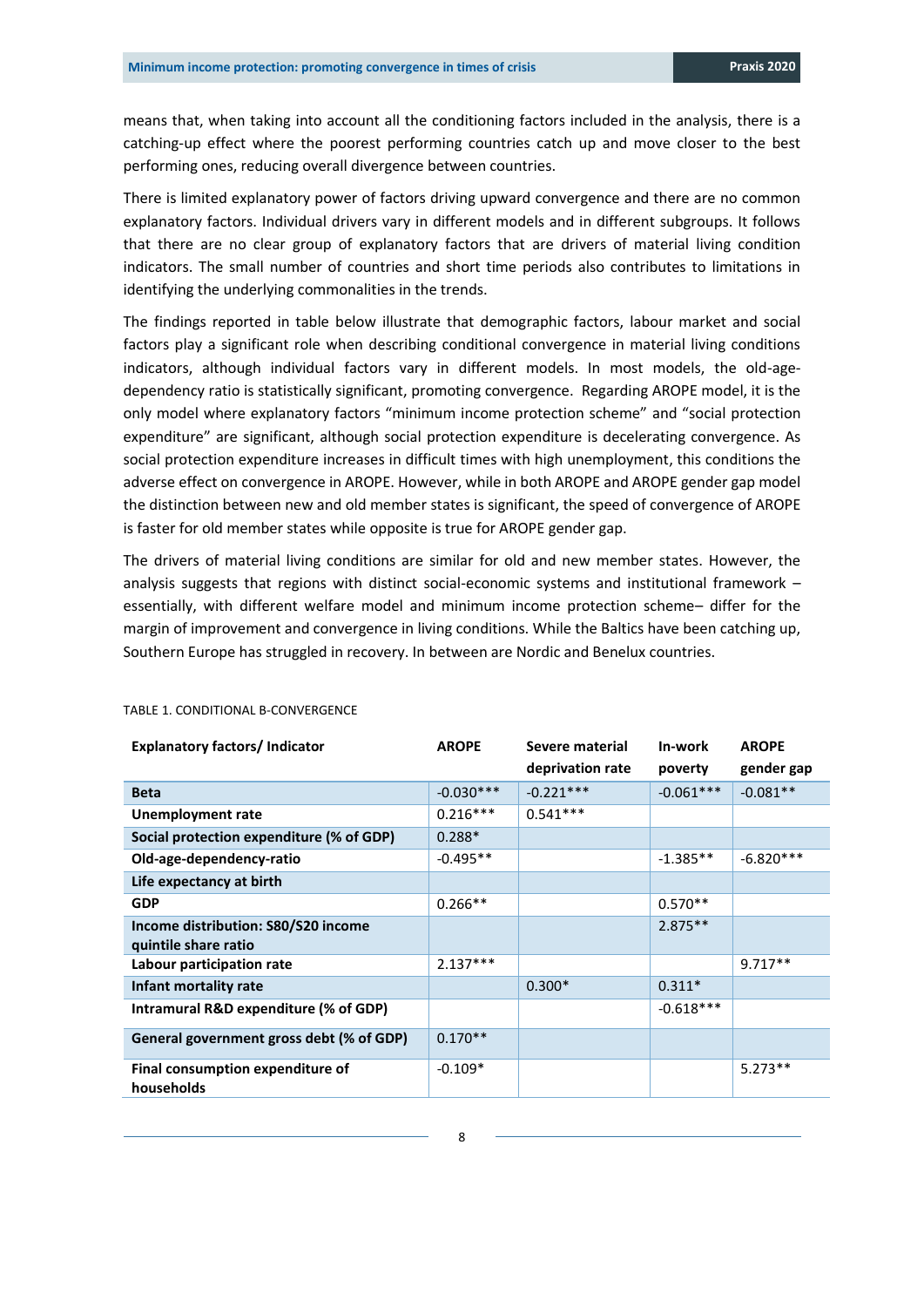| Gini                                                                          |            |       | $-3.895**$  |            |
|-------------------------------------------------------------------------------|------------|-------|-------------|------------|
| <b>Health graduates</b>                                                       |            |       | $-0.339***$ |            |
| Welfare state model                                                           |            |       | $0.012***$  |            |
| Old member state vs new member state<br>(dummy variable 1 – old member state) | $0.188***$ |       |             | $-0.094**$ |
| Minimum income protection scheme                                              | $-0.002*$  |       |             |            |
| R-squared                                                                     | 0.937      | 0.815 | 0.788       | 0.533      |

*Notes: Variables are expressed in log. \*\*\*, \*\* and \*, denote significance at 1%, 5% and 10% levels respectively.*

Using regional level data instead of country level data and including spatial effects has an impact on both the list of driving factors and their marginal effects. This once again indicates that spatial analysis can potentially give insight to geographic spillover effects that can play a significant role in the analysis of dynamics of regional disparities. However, data availability at this level is inconsistent, as the gaps are widespread and vary over indicators and countries.

# <span id="page-8-0"></span>**Where do we go from here?**

Data shows that the effect of the current Covid-19 pandemic and the resulting economic and labour market effects have been severe. According to Eurostat, seasonally adjusted GDP decreased by 3.2% in the EU during the first quarter of 2020, compared to the previous quarter. These were the sharpest declines observed since time series started in 1995 (Eurostat 2020). This only covers the first month of the Covid-19 containment measures (March) while the rest of the period will reflect in the second quarter data. Employment turned to a small decline compared to the previous quarter, although labour market effects will most likely reveal more clearly over the following quarters (Eurostat 2020). There were also several crisis measures adopted which most likely postponed some of the labour market effects from the first quarter to following periods. The number of hours worked decreased by 2.6% in the EU in the first quarter of 2020, compared to the previous quarter (Eurostat 2020).

The initial results of the survey by Eurofound shows that 5% of respondents that were part of the EU27 labour force reported losing their jobs permanently due to the pandemic and 23% reported they had lost their contracts or jobs temporarily (Eurofound 2020). The same survey shows that 50% of the working population across the EU experience a reduction in their working time. The labour market impacts also reveal in widespread economic insecurity. About half of respondents (47%) state that their household has difficulties making ends meet (Eurofound 2020). A high proportion of respondents (38%) say their financial situation is worse than before the pandemic (Eurofound 2020). The same proportion of respondents express concern about their future believing that their financial situation will worsen in three months' time (Eurofound 2020).

While it is not fully clear how long will the working time and accompanying salary reductions last, it is already clear that the labour market and financial security will be extensively hit, 'experiencing a recession of historic proportions this year'(European Commission 2020). EU GDP growth projections have been revised from +1.5% to -7.5% with the spring forecast of the European Commission also projecting a steep rise in EU unemployment from 3.7% in 2019 to 9.2% in 2020, with effects persisting into 2021 (European Commission 2020). ILO estimates a decline in working hours of around 10.7% in the second quarter of 2020, relative to the last quarter in 2019, which is equivalent to 305 million fulltime jobs (ILO 2020).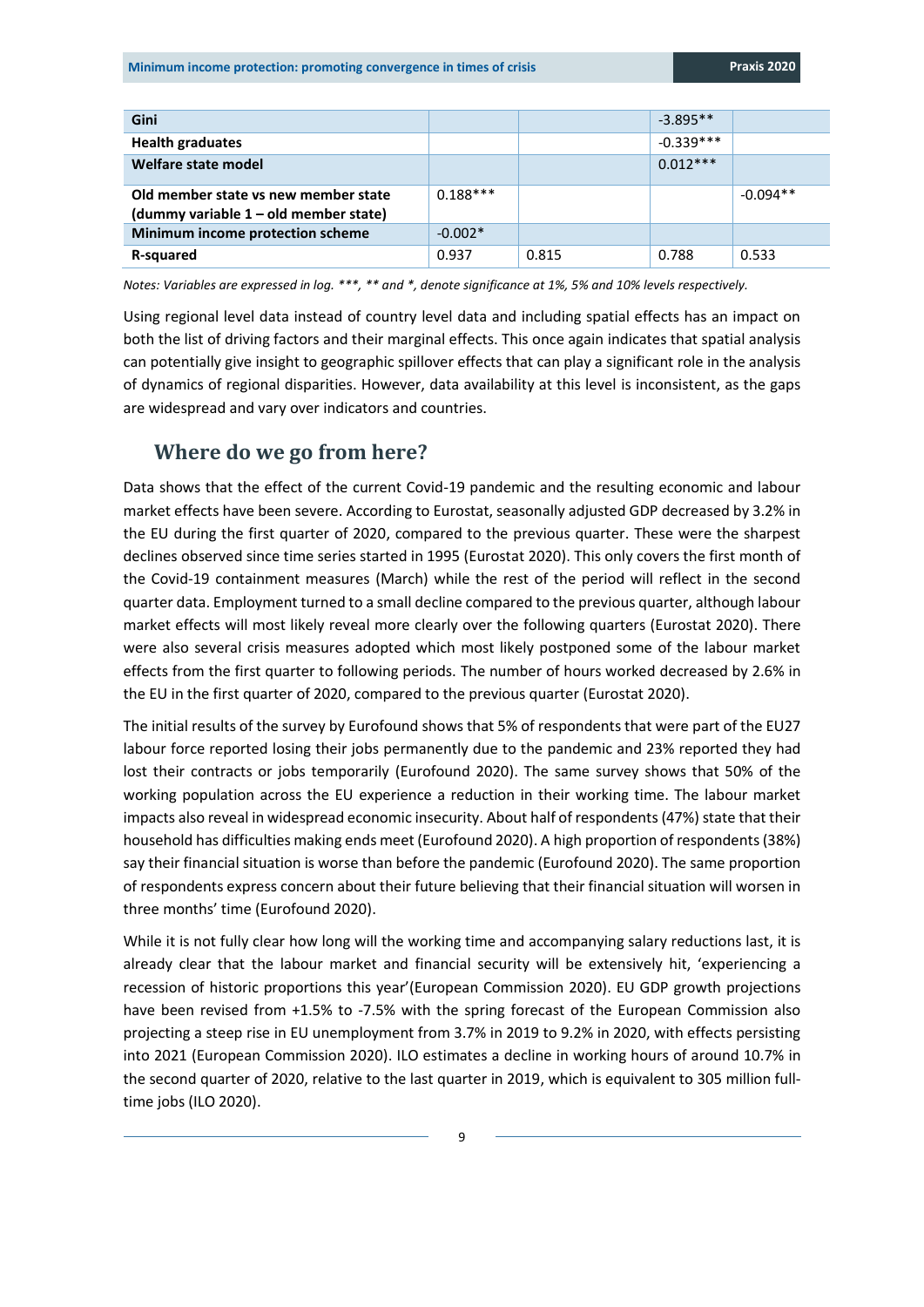The European Commission spring forecast forecast also sees a diverging trend between EU Member States – while the shock to the EU economy is symmetric in that the pandemic has hit all Member States, countries still suffer effects to a different extent. Each Member State's economic recovery will depend on the evolution of the pandemic in the country, but also on the structure of their economies and their capacity to respond with stabilising policies (European Commission 2020). This is once again an indication that the measures adopted across Member States to rebound from the crisis matter crucially for the restoration of the material well-being of Europeans in the coming years. This will also define the extent of the divergent trends that will come about in the period of economic downturn and the pace in which countries will be able to return towards upward convergence. All EU Member States are expected to face a recession in 2020, but the extent differs according to the spring economic forecast from -4% in Poland to -9% in Greece. Similarly, the labour market effects are expected to differ depending on the proportion of workers on short-term contracts and the proportion of workforce depending on tourism. Iti s also stressed that the spring forecast carries a high degree of uncertainty it is based on an assumption about the evolution of the coronavirus pandemic and associated containment measures as the baseline assumption is that lockdowns will be gradually lifted from May onwards (European Commission 2020). Any following pandemic waves and reestablishment of containment measures can significantly alter the currently forecasted picture.

As shown above, economic cycles and level of unemployment are important factors conditioning the pace of convergence in material well-being among EU countries – upward convergence occurs in times of economic growth and low unemployment. Hence, the length and depth of the crisis in the labour market will define the growth (or decline) path among EU countries in material well-being. This illustrates the importance of measures to tackle the effects of the crisis and their enduring effects for the well-being of Europeans.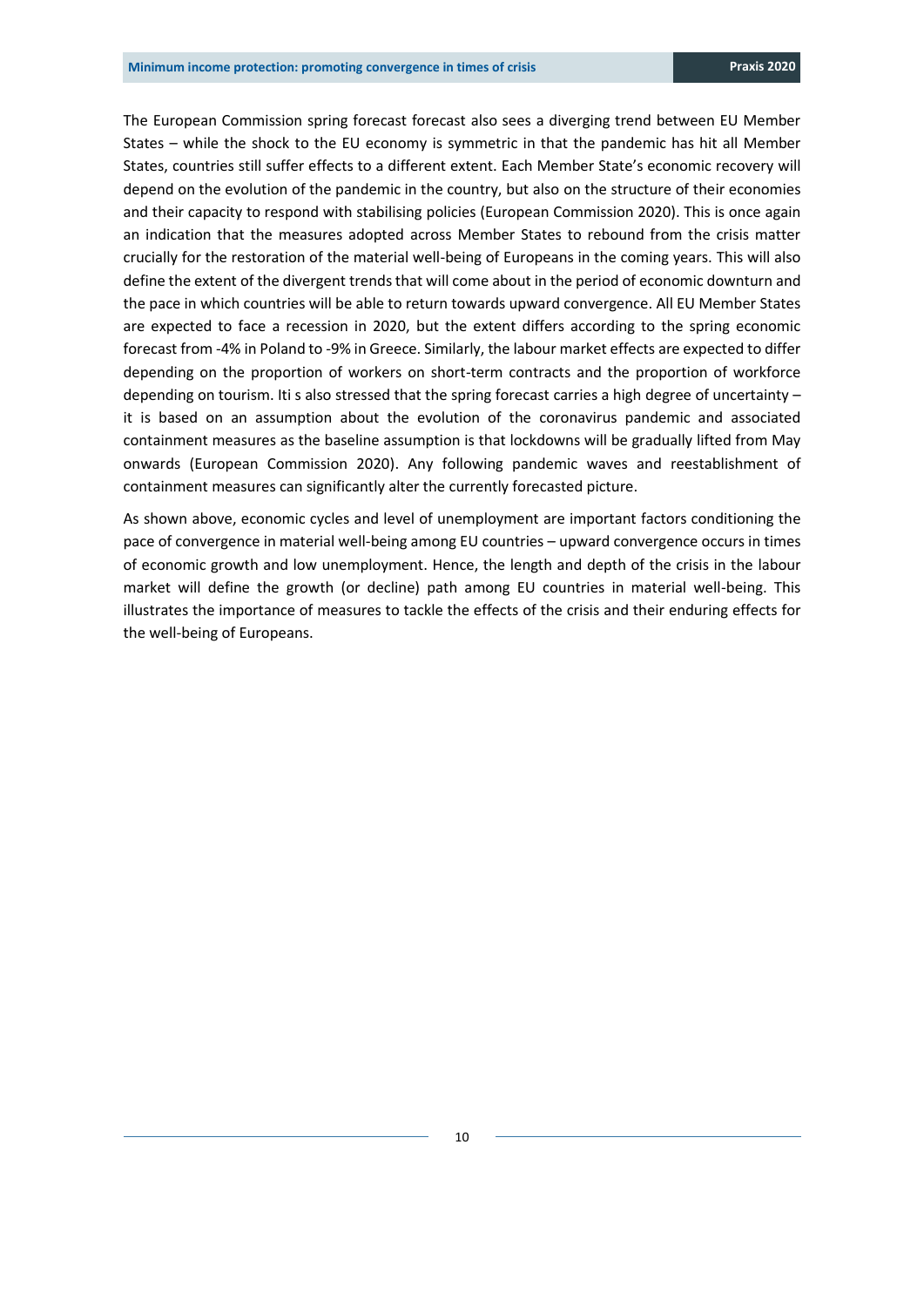# <span id="page-10-0"></span>**Promoting convergence: role of policy initiatives**

The desire for upward convergence in material living conditions among EU Member States has been present in successive EU treaties. This is further highlighted and enforced with the recent European Pillar of Social Rights that put greater emphasize on the need to build Social Europe for all residents and to that end promote upward social convergence, as well as economic convergence.

At the start of the new economic downturn due to Covid 19, preventing divergent developments and recovering social convergence is of particular importance. The challenges our societies are facing show how well we are prepared for the disruptions that affect our course and model of Social Europe. As upward convergence does not necessarily occur without deliberate policy making, the crises must be seen as an opportunity to evaluate the social safety nets we have designed and implemented and be agile at amending policy rules or introducing new measures to make sure that we recover from the crisis as individual societies and as a European community on the whole.

Our analysis points out that at the start of a new economic downturn, policy fields of particular vulnerability are those tackling poverty among EU citizens overall and among families with children in particular together with increasing income inequalities. Many countries have still not recovered from the effects of the last economic crisis and at the start of a new one, further downward trends will most likely occur before the expected recovery. EU countries need to focus altogether on the possibilities to raise resilience to each new economic downward cycle and to support fast recovery to prevent longterm effects of further deteriorating poverty and inequality trends.

Already during the dawn of the crises, the spectrum of policy responses has emerged that in different contingencies, including the cycle of the downturn and future recovery, could be crucial for preventing deficiency and inequality and moving forward to resumption. The income and well-being has been challenged and will be challenged with multitude of risks, including **health problems** directly due to the Covid-19 and indirectly due to the disruptions e.g. deprivation of mental health, **employment and income** related problems from increased unemployment to reduction of working hours due to lower demand, or precarious employment in general, and **work-life balance** issues due to availability of public services like school and preschool services.

During dawn of the COVID-19 health and socio-economic crisis, the EU in cooperations with its Member States have taken actions to (Eurofound 2020):

- **E** support national health care systems and instituting co-ordinated research programmes seeking effective treatments for COVID-19 and fostering collaboration in the development of a vaccine that could help in solving both the public health crises and support recovery of economy and out way of life,
- relaxed EU state aid rules and the application of the full flexibility of EU fiscal rules to allow governments to provide liquidity to the economy to support businesses and jobs,
- introduced emergency rescue packages, including a pan-European Guarantee Fund to provide support in financing for companies (particularly SMEs) and upport Member States implementing short-time working schemes in an effort to safeguard jobs during the COVID-19 pandemic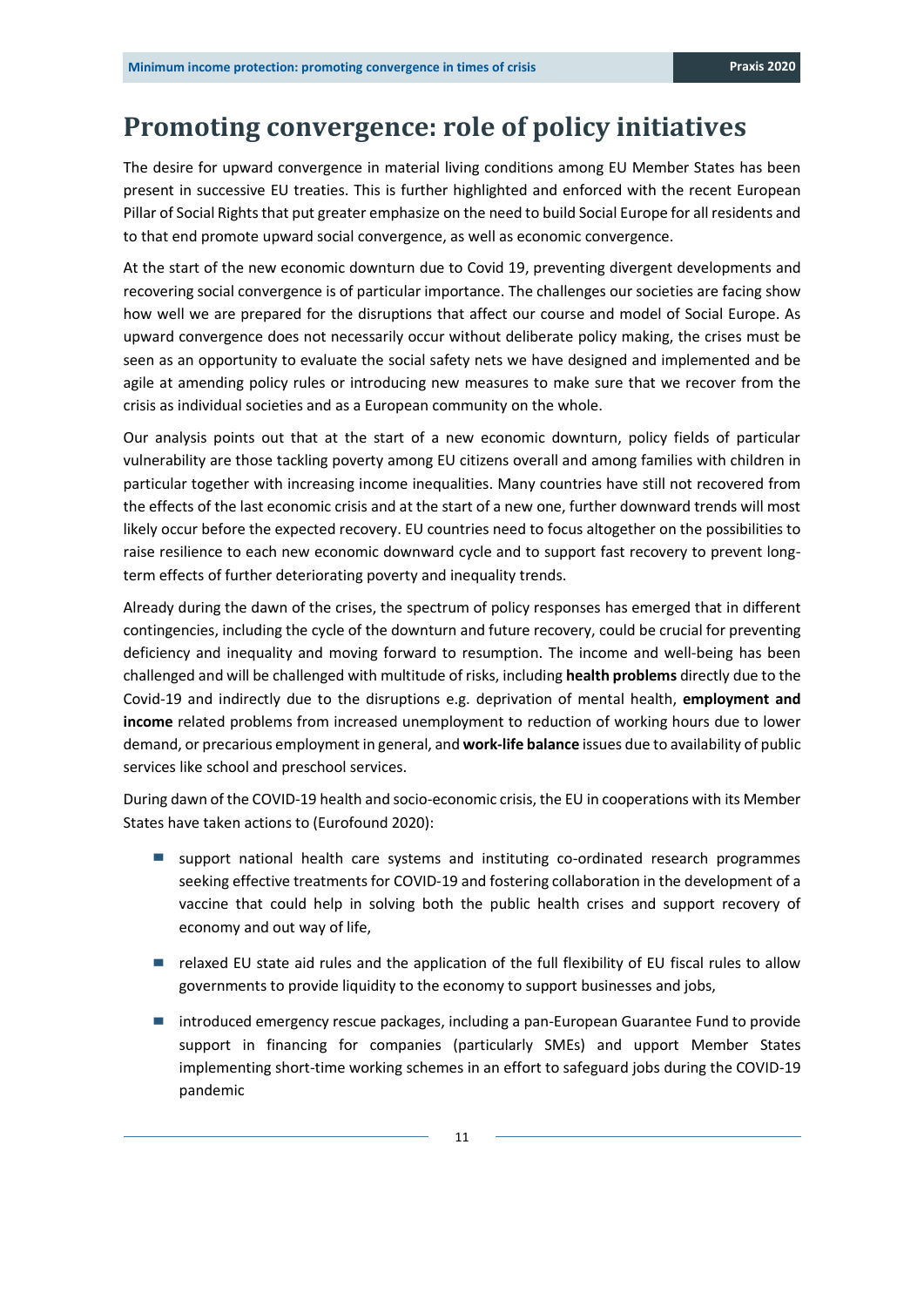#### FIGURE 1. EMERGENCY MEASURES DISCUSSED AND IMPLEMENTED

| Lightening the load of<br>tax and social<br>protection<br>contributions | In-kind support for<br>those most deprived,<br>including food |
|-------------------------------------------------------------------------|---------------------------------------------------------------|
| New and ammended                                                        | Universal or targeted                                         |
| unemployment                                                            | programs and                                                  |
| protections and job                                                     | transfers, like transfers                                     |
| retentions schemes                                                      | to self-employed                                              |

*Source: Authors compilation based on Eurofound database, Worl Bank database and internet resources*

The policy measures targeting these risks have included **in-kind benefits and social services**, including **food banks and other material assistance,** to people and their households of most deprived of access to support from tax-benefit system schemes. Here, also EU level program **FEAD** will evolve to meet the challenge of the crisis. In April, the amendments to the FEAD Regulation were adopted to meet COVID-19 related challenges, including through enabling voucher system so that good and basic material assistance can be delivered through vouchers, and the buying of protective equipment for those delivering aid. Also, in number of Member States, the provision of services in kind (e.g food vouchers) have received the required attention to guarantee the support to those the most deprived (e.g. Belgium, Spain, Italy, Croatia).

**Tax system** is one of the key pillars of policy options to provide direct financial support to individuals and households. During the crisis, emergency measures have been introduced in number of countries for job retentions and providing income security. That includes extending or delaying social security contributions or taxes (e.g. Finland, Spain, Estonia) that reduces or postpones obligations that in the immediate hardship could result in company closure and loss of employment and income for workers and their families.

The Member States focus have been job retention programmes, including lowering conditionality and extending the support provided by **sick-leave schemes and unemployment protection schemes**. The latter also includes introducing new temporary **wage subsidies** schemes that are expected to both enable quicker resumption of economic activities, especially of the SMEs, and also suspend entering into classical social protection schemes, including for instance unemployment insurance and benefits. Also, countries have changed the policy rules of the unemployment benefits and allowances, including eased requirements for benefit eligibility and relaxed enforcement of requirements (e.g. Finland, France, Sweden), extension of benefits (e.g. Germany, Slovakia, France, Austria), or simplified application process like distance application instead of personal application and automatic extension (e.g. Spain, Austria).

The job retentions programs are more fit to provide income support to dependent employees raising the question of how to support those in non-standard employment, i.e. those with not only with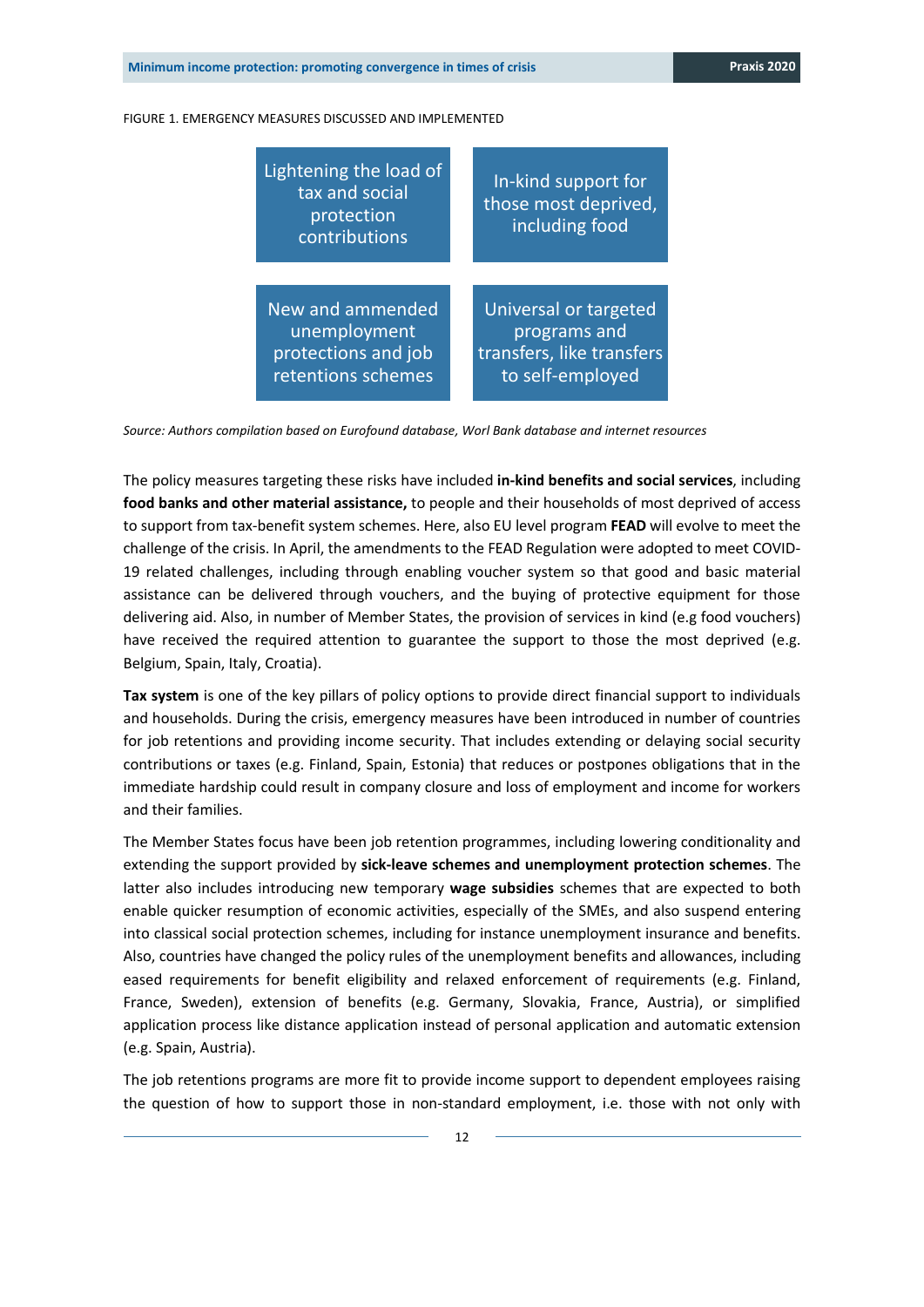unstable employment histories that especially are in precarious situation during the turbulent time, but also in from of self-employment not covered with the job retention and protection schemes. In these cases **targeted programs** like time-limited or lump-sum support schemes might smoothen the urgent need (e.g support for self-employed in Austria, Germany) or support measures to this having to selfisolate or undergoing guarantee unable to work (e.g. Ireland, Lithuania, Portugal, Cyprys, Italy, Romania, Malta).

### <span id="page-12-0"></span>**Minimum income protection schemes**

The crisis has surprised us in its pace, scale and its essence – the economic effect and its effect on living conditions will likely be as severe but also different from the recent global recession about a decade ago. The challenge we are facing is likely long term and also the importance of different policy interventions might change. What could be foreseen that the importance of ad hoc emergency distributive policy efforts run out of oomph and public support, leading way to reforming the safety nets.

Well designed minimum income protection schemes with strong institutional and organization capacity increases the potential to have agile social protection system that is able to scale quickly the policy rules to improve the coverage and generosity as the economic and labour market trends unfold. In this regard, the income support schemes are susceptible to significant additional demand finding balance in the changing circumstances might require also scaling back the provisions. Providing social support and safety net using the existing social protection schemes like minimum income protection can be the most optimal as the societies and economies are moving away from the crises conditioned by the pandemic to the crises conditioned by the (structural) economic circumstances.

Over the coming months and years, policy efforts to adapt the **minimum income protection schemes** to the pre-existing and new gaps in the safety nets could be one of the attention points both on EU level and Member States level. Even with well-designed unemployment protection and paid sick leave protection schemes in place, providing a minimum level of assistance as the last resort safety-net for households without access to any other resources is required. That importance of being attentive to **minimum income protection schemes** is both due to the question of long term financial sustainability of the emergency policy measures, and issues of the sufficiency and coverage of the pre-existing income support schemes that are amplified in the crises, e.g. coverage of precarious and non-standard employment, i.e. those with unstable employment histories or self-employment (Spasova et al 2017, OECD 2020). Also, the first findings from the Eurofound ad hoc survey "Living, working and Covid19" hasfound that despite the widespread adoption of protections measures, many individuals and families self-report that they have suffered dramatic reductions in income (Eurofound, 2020).

### <span id="page-12-1"></span>**EU role in minimum income protection schemes**

Minimum income protection scheme aims to guarantee the basic and decent income floor for individuals and households and tackle poverty and exclusion. In most of its conceptualisations, it is part of more comprehensive social protection floors that are built on top of the minimum income protection. Hence, it is also one of the key measures to induce upward convergence in material living conditions and living conditions over the economic shocks and cycles.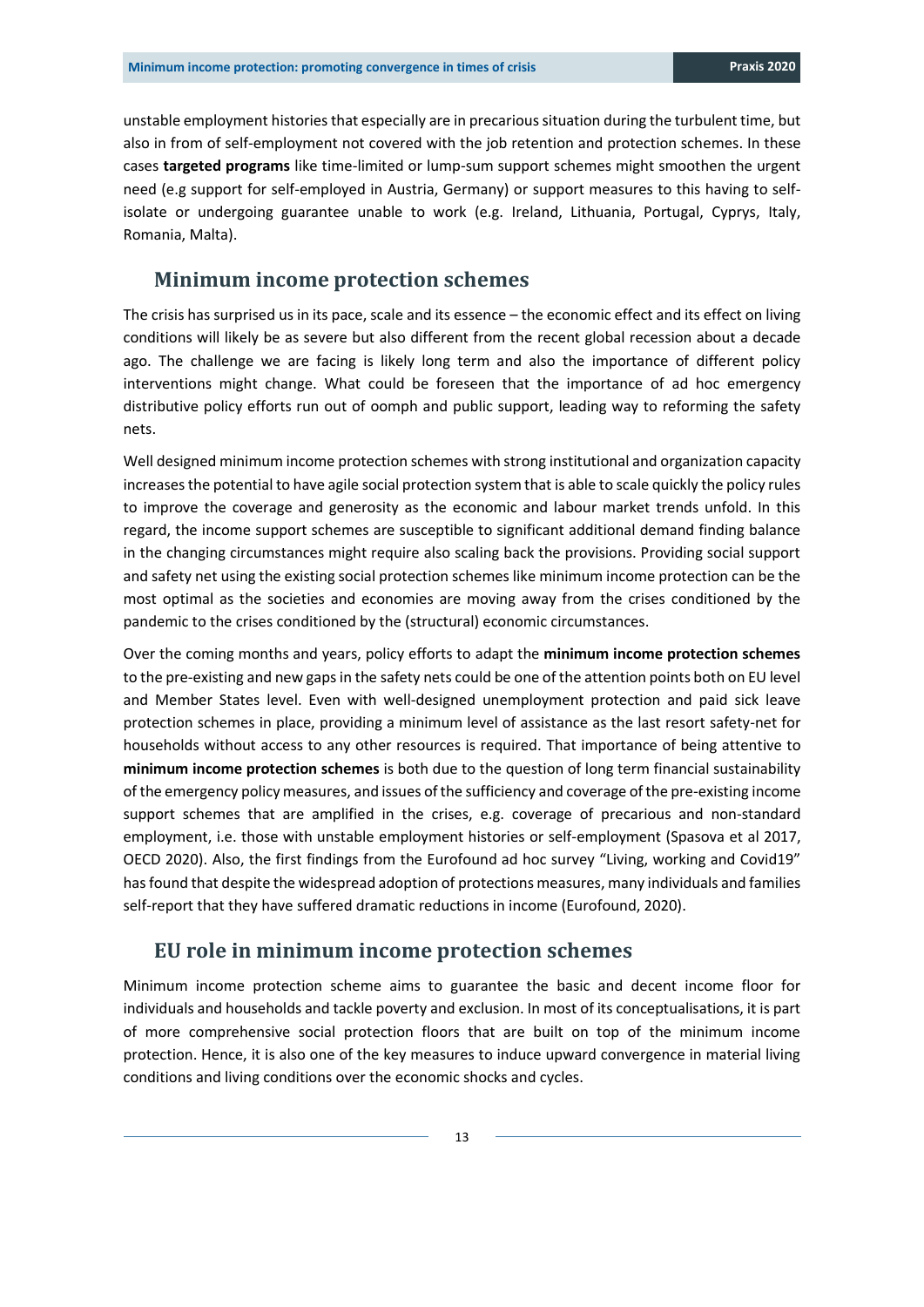In general, the European Union approach to social developments have been summarised as convergence, based on common objectives of the member states' various policies for social protection, while respecting the diversity of schemes (Chassard & Quintin, 1992, lk 92). It comes from EU limited legitimacy on social issues – the responsibility for social policies lies mostly with the member states and their governments (with strong collaboration with the social partners), that leave limited policy space for social policy making at European level. EU policies complement that of member states, and applying the principle of subsidiarity, EU level policy making intervenes legislatively only if this is necessary and cannot be better effected at national level. The governance of social issues and policies is thus not that extensively based on institutional compliance but structural coupling between the European and national level (Caminada et al., 2010). The social policy instruments that EU has developed through EU integration process, includes EU regulations, funds, coordination and monitoring national policies, and collecting and sharing best practices (see also (Milotay et al., 2017). In this vain, the Member States have accepted a certain degree of commitment in terms of social policy in general, and EU have accepted that the regulations and financing of social policy measures remains in the realm of national sovereignty in principle.

Most of member states have designed and implemented minimum income schemes (see also [Box 1\)](#page-14-0). EU role in coordination of minimum income protection has focused on laying down common policy objectives and sharing knowhow in designing and evaluating the minimum income protection systems. The renewed debate around socio-economic convergence has also prompted questioning how the European policy mix could be improved for upward convergence and to conceive and propose new measures. Mostly in the context of the Pillar of Social Rights the feasibility of number of policy options have been discussed. Also, the socio-economic stress and hardship the European community is currently experiencing has triggered recurrent discussions on how to address the minimum income guarantee.

Europeans' right to a minimum level of income is proclaimed in The European Charter of Fundamental Rights (European Parliament 2000). The article 34(3) states that "in order to combat social exclusion and poverty, the Union recognises and respects the right to social assistance to ensure a decent existence for all those who lack sufficient resources". The fundamental right is empowered via number of recommendations. In 1992, the Council Recommendation (92/441/EEC) (commonly known as the "Minimum Income Recommendation") on "common criteria concerning sufficient resources and social assistance in social protection systems" was crucial step forward in ensuring that anti-poverty and antiexclusions schemes, including adequate income support systems are implemented in the Member States. As well as the Commission's recommendation (2008/867/EC) on Active Inclusion calls on Member States to combine adequate income support with access to quality services and inclusive labour market measures. The Europe 2020 strategy presented in 2010, set targets to reduce the number of people at risk of poverty and exclusion by at least 20 million by 2020. In 2013, EC introduced Social Investment Package: Towards Social Investment for Growth and Cohesion to address the growing risk of poverty and social exclusion arising from the economic crises. Europeans right to adequate minimum income protection was renewed with the adoption of the Social Pillar (art. 14, EU 2017). It is stated that "Everyone lacking sufficient resources has the right to adequate minimum income benefits ensuring a life in dignity at all stages of life, and effective access to enabling goods and services. For those who can work, minimum income benefits should be combined with incentives to (re)integrate into the labour market".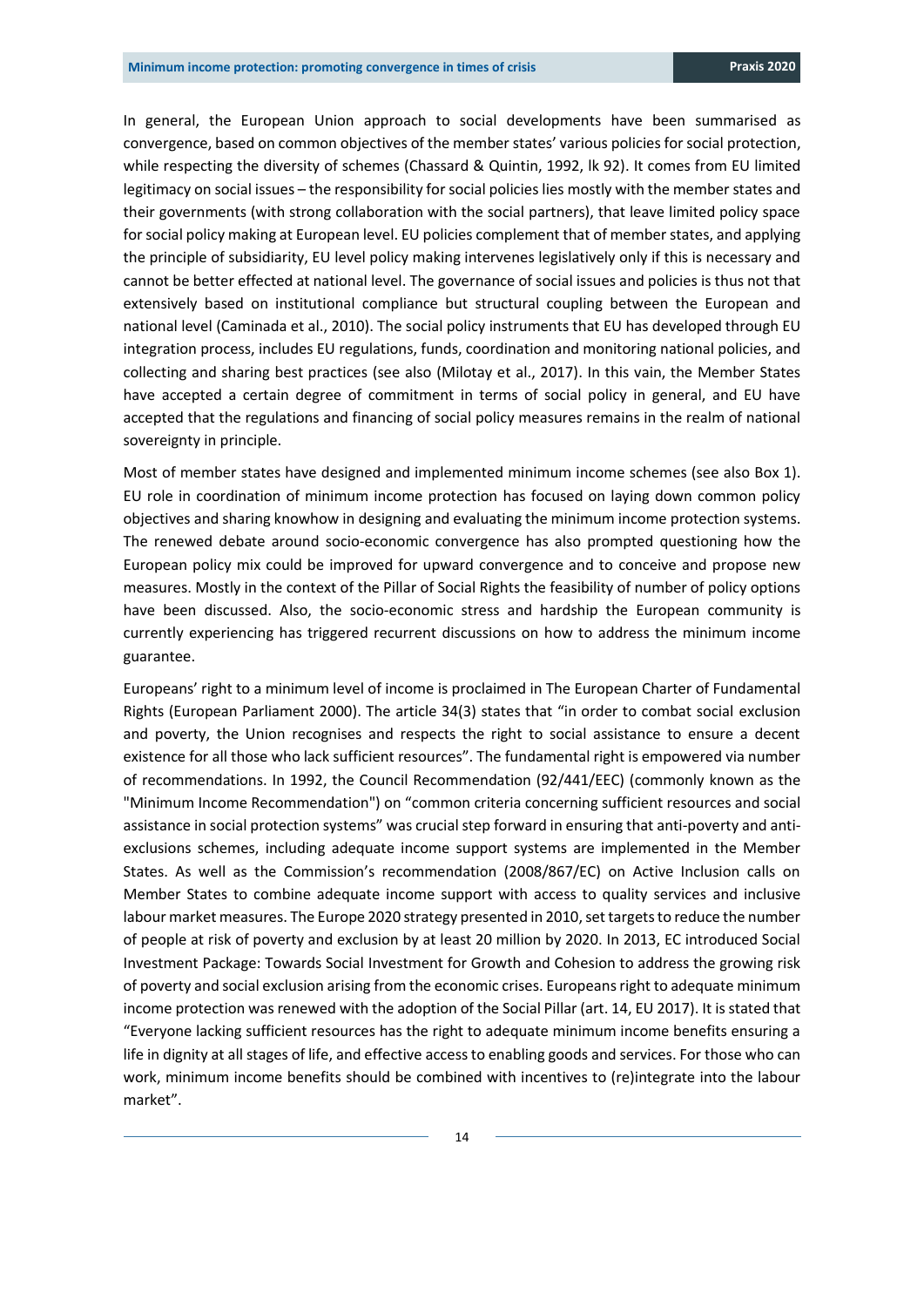#### <span id="page-14-0"></span>BOX 1. MINIMUM INCOME PROTECTIONS SCHEMES IN THE MEMBER STATES

There are three recent analysis by European Social Policy Network, European Minimum Income Network and European Parliament that comparatively analyse the Member States minimum income protection schemes (Crepaldi et al., 2017; Frazer et al., 2016; Van Lancker, 2015).

According to policy reviews, almost all member states have national minimum income protection schemes. Exceptionally, Spain has the scheme in all its regions, Italy has scheme in certain regions. The systems differ in coverage, adequacy and take-up.

Frazer et al. (2016) group the systems in five clusters:

- I. simple and comprehensive schemes open to all with insufficient means to support themselves (BE, CH, CY, CZ, DK, EE, ES [Basque country], FI [Basic Social Assistance], IS, IT [Bolzano, Friuli Venezia Giulia, Molise, Sardegna, Valle d'Aosta], LI, LU, NL, NO, SE, SI, SK);
- II. simple and non-categorical schemes but with rather restricted eligibility and coverage (AT, EL, ES [Asturias, Cantabria, Castile-Leon, Navarre, Rioja], HR, HU, LT, PT, RS);
- III. general schemes of last resort with additional categorical benefits which cover most people in need -of support (DE, FI [Additional Social Assistance], IT [Basilicata, New Social Card, Puglia, Sicilia, Trento], LV, MK, PL, UK);
- IV. complex networks of different, often categorical and sometimes overlapping schemes which cover most people in need of support (FR, IE, MT, RO); and
- V. very limited, partial or piecemeal schemes which are restricted to narrow categories of people and fail to cover many of those in need of support (BG).

It is concluded that the generosity of transfers rarely exceeds the 'standard' poverty line (AROP), a majority of member states have eligibility conditions that guarantee a fairly comprehensive coverage of those at risk, while in some countries coverage remains extremely limited, experts found reasonable takeup levels in seven countries (BG, DK, EE, IE, MT, NL, SK) and only partial ones in all other member states, the schemes have limited or partial impact in most cases and a positive one in only three countries (IE, NL, UK).

*Source: Frazer et al 2016*

On the one hand, there is at least some proof that the EU coordination of national minimum income protection policies has had effect on coverage and adequacy of member state policies. For instance, Wang et al. (2018) have shown that after the re-launch of the Lisbon Strategy in 2015, there was a positive association between the strategy and social assistance benefit levels. On the other hand, according to Eurostat (2019), about one in four Europeans are still at risk of poverty and exclusion. The analysis above has shown that although some material wellbeing indicators like AROPE, severe material deprivation rate, ability to face unexpected financial situation, in-work poverty rate indicate weak upward convergence in living conditions during the last decade, other indicators like income quintile ratio, people at risk of poverty indicate weak downward convergence unfortunately. At the brink of the recession, we have seen raping destruction of jobs and increased hardship for less resilient social groups.

It follows that the EU and its MS are not be able to guarantee access to social minimum and ensure adequate income for all Europeans yet, and trend of convergence has been slow to improve the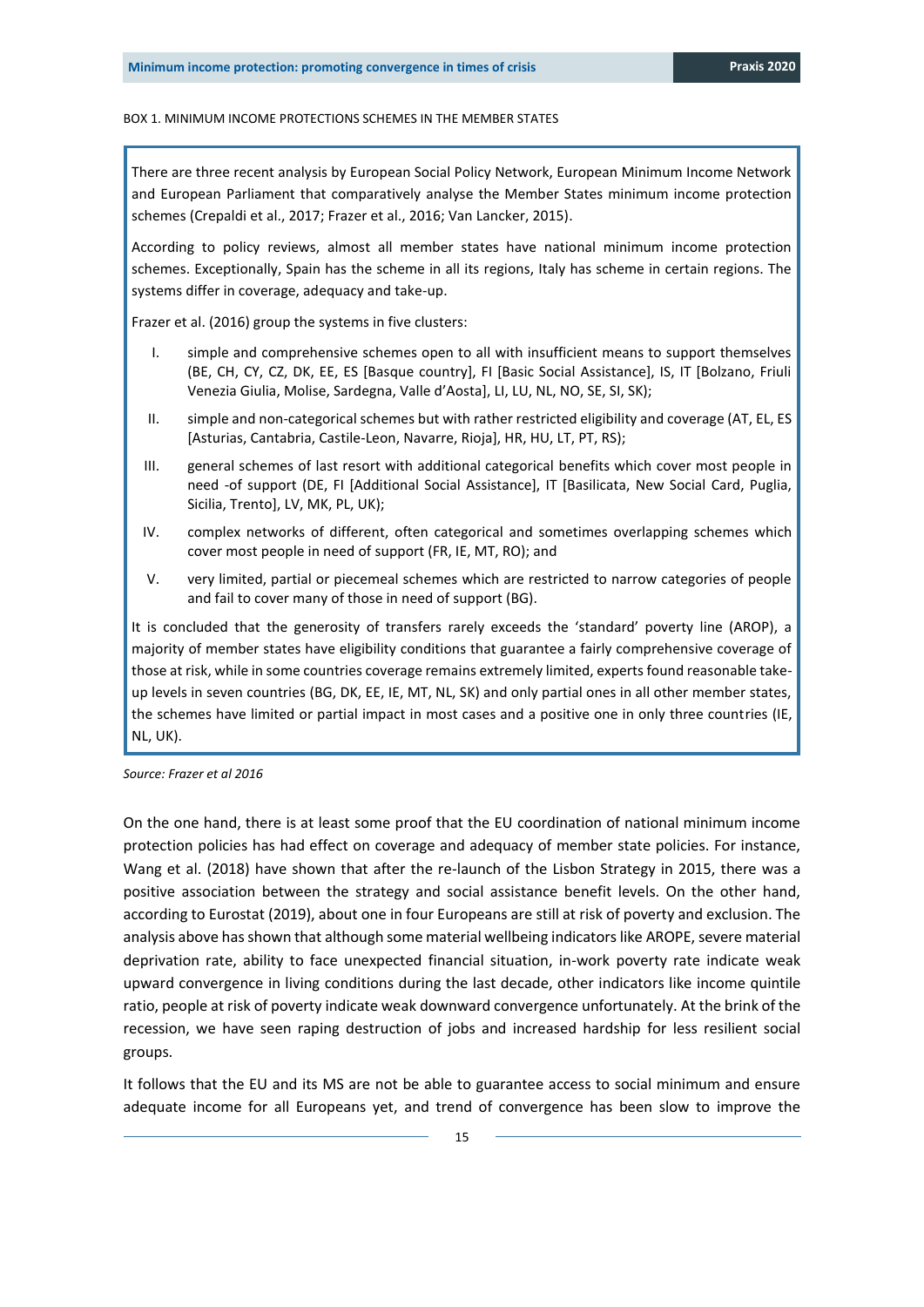conditions considerably during the last decade. Even more, upward convergence in living conditions has been sensitive to economic cycles – the letup of the expected positive trend during and after the last economic crisis highlight the current risk that EU and its Member States shall tackle.

Resilience of the social Europe could be improved by reconsidering social policy. Arguments for prioritizing minimum income protection policies among other social policy measures stem from slow progress on poverty, insufficiency of social investment and employment protection policies in tackling poverty, providing social safety nets to those in new forms of work and employment, necessity and requirement for pan-European solidarity and joint effort and, legitimacy of the EU (Cantillon, 2019).

EU role in coordination of minimum income protection has focused on laying down common policy objectives and sharing knowhow in designing and evaluating the minimum income protection systems. The open method of coordination has been criticized for abstract objectives and non-binding coordination that might have slowed down the process of policy and outcome convergence (see for instance (Cantillon, 2019)). Yet, re-considering EU role in minimum income protection shall find balance between crucial policy contingencies, including the economic diversity of the Member States, diversity of social protection systems, the principles of subsidiarity that govern the exercise of the EU', the meaning of solidarity in the EU, complex balance between right and obligations of minimum income protection, and between policy inputs and outcomes (Vandenbroucke et al., 2013). These contingencies are relevant also for considering the future approaches to amplify the EU role in minimum income coordination.

From the perspective policy instruments, it has been summarised that there are three future options: i. sharpening the existing open method of coordination with improved guidance and knowledge sharing (e.g. additional Commission or Council recommendations, and Country Specific Recommendations), ii. converging not only objectives but also rights and principles regarding minimum income support (e.g. European framework direction on minimum income protection that outlines minimum standards and policy rules), or iii. taking the role of redistributor and guarantor of minimum income (e.g. introducing pan-European minimum income protection scheme) (Vandenbroucke, 2020). These policy options have also been considered in policy debates and analysis. On the one hand, European Anti-Poverty Network has stressed that The European Semester and Country Specific Recommendations should be used to make progress toward minimum income schemes that take people out of poverty (EMIN 2 Final Report, Lancker and Farrell 2018). It has been evaluated that as both the socio-economic conditions and policy instruments are divergent, the reigniting the coordination empowered by the European Pillar of Social Rights is potentially more impactful than possible effort to harmonise of overly divergent policy instruments (Cantillon 2019).

On the other hand, the proposals on coordination on guaranteed minimum income resurrect discussion on possible binding regulation and directive on minimum income schemes that would establish common principles of household-based, means tested, work conditional social assistance scheme (but not necessarily unvaried nor pan European scheme). The proposals for introducing binding regulation of policy rules via Directive on adequacy and accessibility of minimum income protection have been made several times by European Anti-Poverty Network (EAPN) (Van Lancker, 2010, 2015), and discussed by researchers (Marx & Nelson, 2013; Peña-Casas & Bouget, 2014; Vandenbroucke et al., 2013). Even more, different EU level institutions and stakeholders, that includes European Parliament (2016), the European Committee of Regions (2011), the European Economic and Social Committee (2019) and the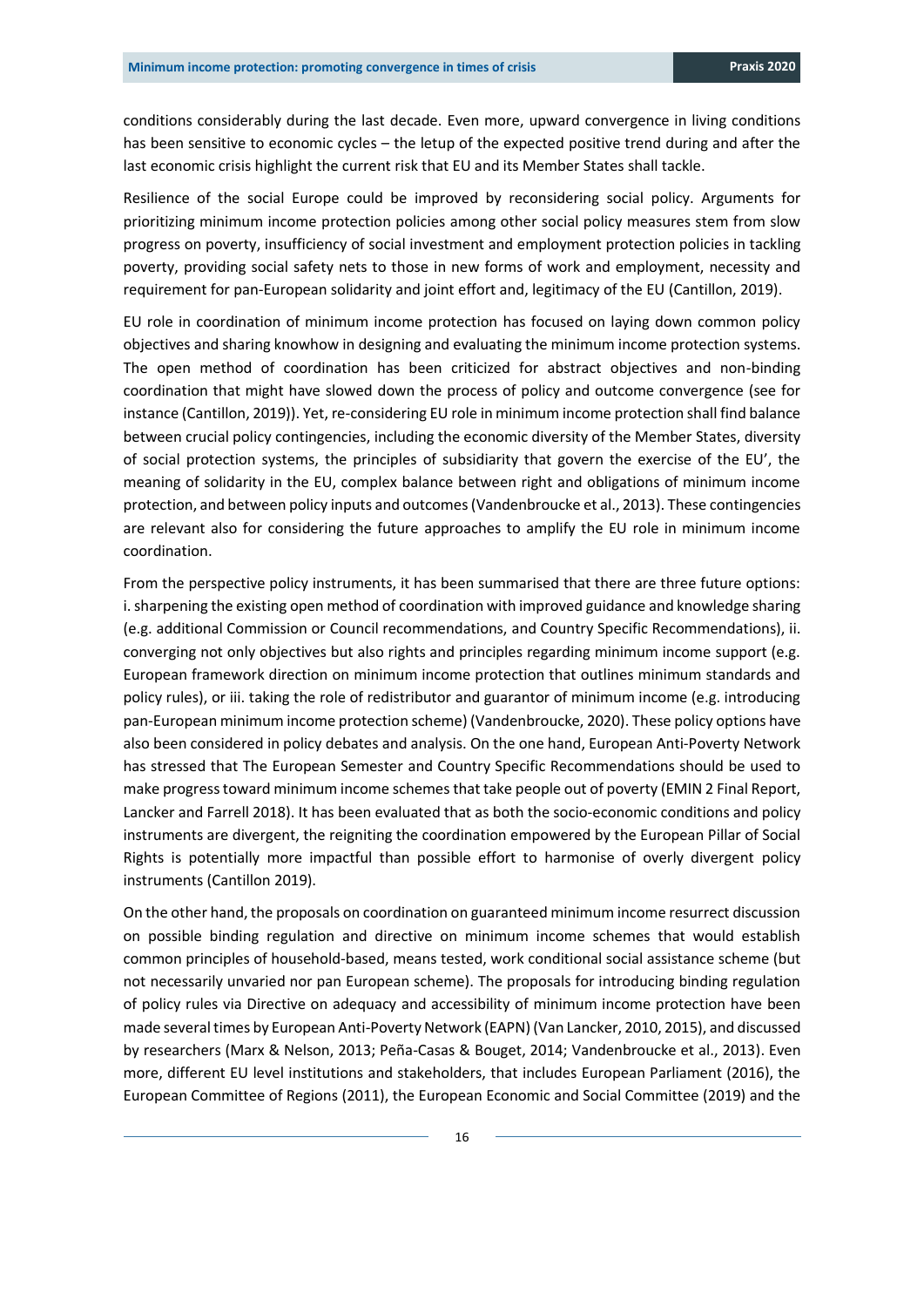European Trade Union Confederation (2016), have seen at least some merit in co-regulating policy rules of minimum income protection in combating poverty and exclusion. One big step forward would be to argue for pan-European scheme where EU would organize transnational redistribution and guaranteeing income to tackle the institutional and socio-economic difference, and also possible improving coverage by dismantling eligibility rules. The idea of the pan European minimum income protection system goes back to at least at the beginning of 2000 when scholars (Schmitter & Bauer, 2001; Van Parijs & Vanderborght, 2001) discussed the feasibility of Eurostipendium and Euro-Dividends, and more recently in discussing pan-European unconditional basic income protection schemes (e.g. (Denuit, 2019; Parijs & Vanderborght, 2019)).

Though the policy instruments differ and arguments for and against are fierce, the debate ultimately centres around common understanding of adequacy and access that shall guarantee inclusion and participating in society. As prosperity and welfare models in the member states vary considerably also the minimum income protection schemes differ in terms of coverage and adequacy and common understanding needs to be found. The existing contingencies of the Covid-19 epidemia and economic recession will also shape the discussions.

### <span id="page-16-0"></span>**Level of minimum income benefits improving adequacy**

The first fundamental question of social protection measures is setting minimum standards for adequacy that would guarantee the transfers in amount of ensuring a life in dignity at all stages of life. The question of adequacy dynamic also over the economic cycles. For instance, during the current Covid-19 pandemic and recession, the most vulnerable groups were not able to get access to services and goods like food or other basic material assistance as social services were not accessible (including for instance free school meals). As in-kind social provisions were missing some countries tried to compensate it by increasing the minimum income protection adequacy (e.g. the United Kingdom). Also, it has been debated that employees and workers providing essential services during the crisis are oftentime both at health risk and also at risk of in work poverty suggesting that as emergency temporal income protections measure the policy rules shall be more generous to those allowing in-work benefits.

Targeting the future challenges over the life-course of the crises, more considerate approaches need discussion. In the context of current effective social open method of coordination, the unitary conceptualisation of adequate minimum income would signal to Member States the necessary target to upward convergence. In the context of stepping towards converging rights and policy rules, the conceptualisations would set the social protection floor that national systems shall account for. Currently, in evaluation of the social protection/tax-benefit system mostly the 60% of median equivalised income (AROP) and the material deprivation indicator is used. The EU-wide concept of what constitutes an adequate minimum income, does not exist despite numerous proposals. For instance, in 2010 European Parliament urges the member states coordinate the common standards across the member states and stressed that "adequate minimum income schemes must set minimum incomes at a level equivalent to at least 60% of median income in the Member State concerned". The European Commission (2014) has been considering, in the context of the Europe 2020 strategy, whether it is desirable or even possible to set minimum standards of social protection above the (relative) 'atrisk-of-poverty' thresholds for EU Member States. Also, the European Minimum Income Network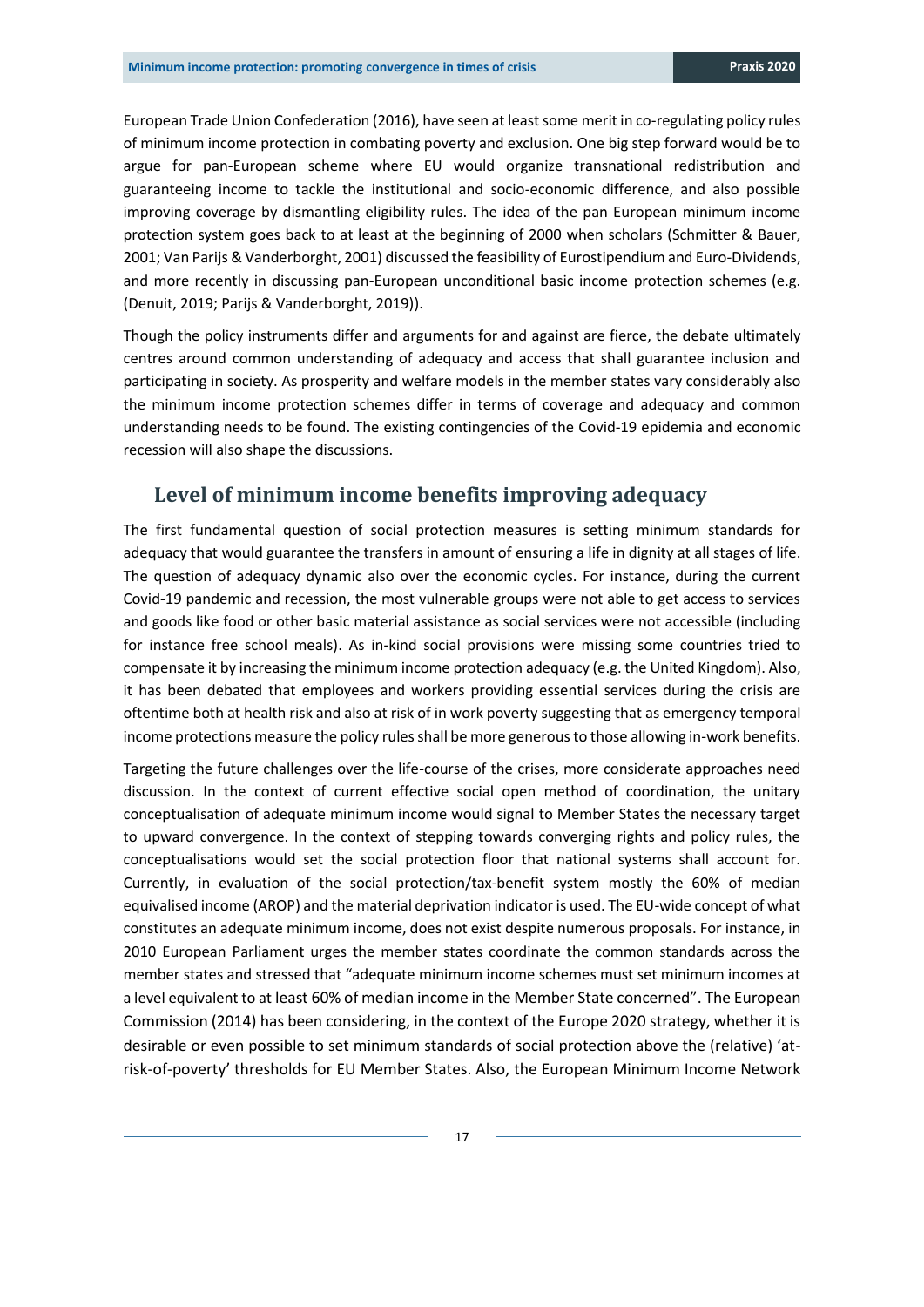has argued that the 60% of median equivalised income and the agreed material deprivation indicator should be used for benchmarking the systems (EMIN 2018).

In spite of its strengths, the approach has attracted counter arguments, including that the 60% threshold is defined arbitrarily, it represents different purchasing power levels across countries, does not take into account varying consumption patterns across income distribution and across countries, and does not consider variations in the public provision or subsidization on essential services (Tim Goedemé et al., 2019). This has encouraged number of scholars to purpose a needsbased reference budgets as tool to assesses the adequacy of minimum income protection (Deeming, 2017; T. Goedemé et al., 2015; Penne et al., 2019). Reference budgets are illustrative priced baskets of goods and services that people need at the minimum to adequately participate. The Reference Budgets Project has shown that reference budgets are a promising instrument to build consensus in society about what is an adequate income. It helps in gaining more insight and contextualise the AROP threshold by taking into account living standards and social redistribution the threshold represents in different countries (EMIN). The cross nationally developed reference budgets is option for developments toward the minimum required for 'adequate social participation' in each country or region (Tim Goedemé et al., 2019). The coordination in adequacy level and evaluation could trigger the one step forward to convergence in policy outputs and outcomes and ultimately convergence in material living conditions.

### <span id="page-17-0"></span>**Improving and balancing coverage**

The right to adequate minimum income protection is highlighted in the social pillar. Access to minimum income protection depends on eligibility criteria, most importantly on the strictness of means-testing to target the benefits to those on low income or wealth (see e.g. Marchal et al 2020), and activity requirements to motivate households and individuals to employment or other desirable activities like skill development. In addition, the eligibility rules influence non-take-up individuals and households that are entitled to the benefit might not take up the benefit due to asymmetry and inequality in information, knowledge, willingness (Dubois et al., 2015). It has been evaluated, that a majority of member states but not all have eligibility conditions that guarantee a fairly comprehensive coverage (Frazer et al., 2016). The authors conclude that systems with currently low levels of coverage should review their conditions to ensure that all people in need are covered, including covering a-typical risk groups like homeless people and should aim to clear and consisted process and decision making (Ibid.).

In the current state of developments, the COVID-19 crises has also triggered the discussion on reforming the coverage rules of the Member States minimum income protection schemes, for instance by changing the conditions related to income or asset testing to widen the coverage during the precarious employment and income time (e.g. the Netherlands, Germany). Especially changing the rules of income testing might be crucial as for those in precarious employment, including self-employed persons determining previous earning might be complex due to deferred, fluctuating or insecure payments. Alternatively, it has also triggered to question of necessity of time consuming income testing that postpones the payments or increases the non take-up. During the crises, some countries have thus rather requested the confirmation from the claimants for the applicability to the assistance (for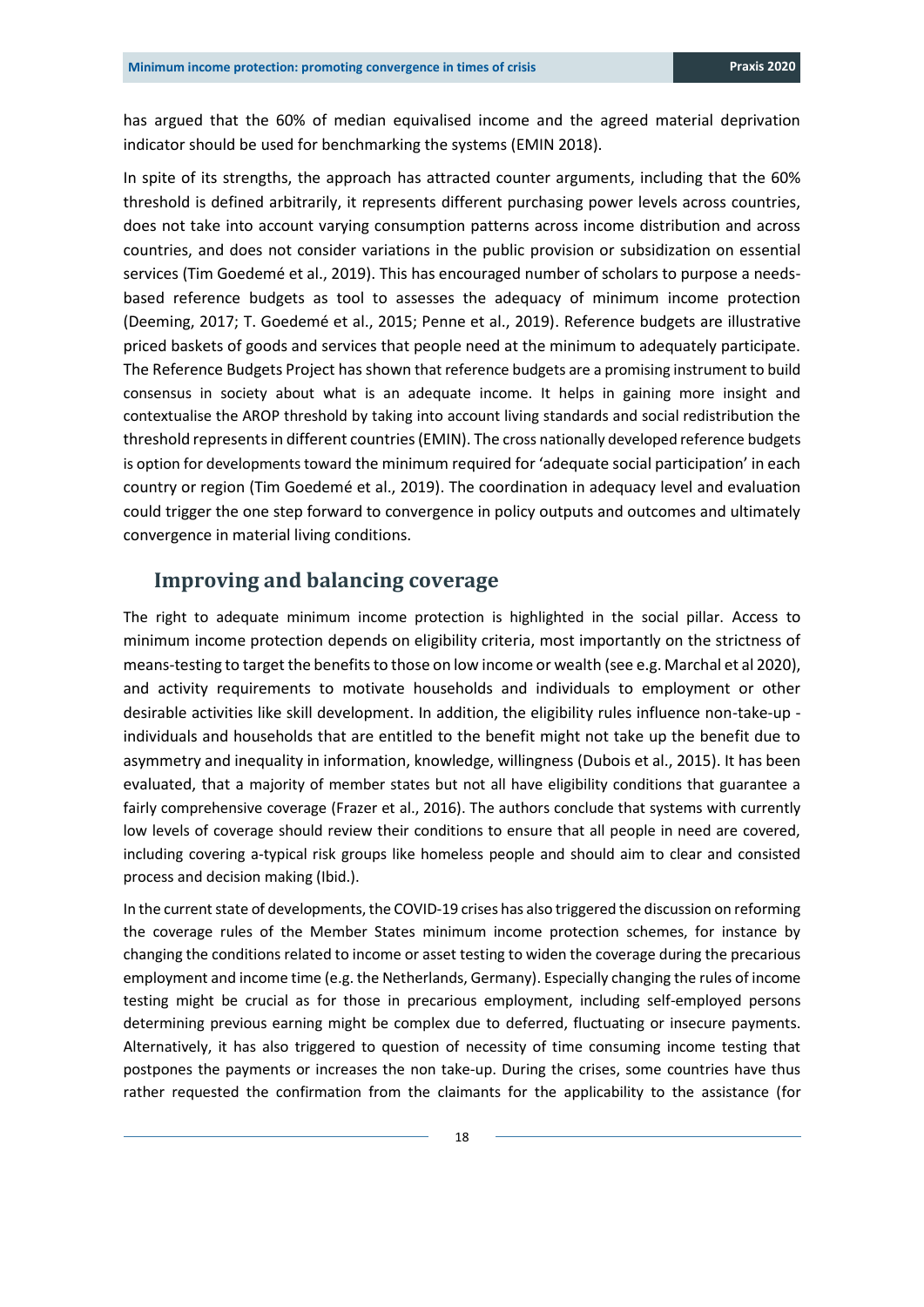instance Germany, Austria). In theory, this self certification could also be developed into institutional ex-post targeting where the means or asset testing is carried out after receipts of benefits and if required recovered later, for instacce, through repayment (Mankiw 2020).

The design of the work incentives shall also take into account the changing circumstances over the labour market and economic cycle. Activity requirements are reasonable motivators during the recovery and economic growth as it nudges individuals more quickly return to work. However, at the dawn of the crisis the quarantine rules make it possible to actively search for employment, and during the recession when more jobs are destroyed than created rigid enforcement of the activity requirement could result in further hardship and exclusion for those in need. To accommodate to the crises, in some countries (e.g. Italy, United Kingdom) the requirement to look for work was suspended (Italy).

Most of the pan European policy proposals are stressing the importance of finding the right balance in the spectrum of universality. The proposals presume that EU coordination could help in making the traditional non-contributory means-tested minimum income schemes universal for all the individuals and households who need support without undermining motivation to work or in balancing financial sustainability of social protection systems (EMIN 2 Final Report, Lancker and Farrell 2018). The policy proposals argue for gradually harmonising policy rules, including introducing benchmarking to evaluate the coverage and also introducing binding regulation on common principles and definitions of what constitutes universally accessible minimum income schemes (Mäkinen et al 2018, Van Lancker 2015).

At the same time, some policy proposals are debating whether minimum income protection schemes should move away from the classical schemes that are mostly household based and conditional, i.e. the transfers are means tested and the activity requirements are imposed.

|                | <b>Guaranteed Minimum</b><br><b>Income</b>             | <b>Universal Basic Income</b>                   |
|----------------|--------------------------------------------------------|-------------------------------------------------|
| Universality   | Selective                                              | Universal                                       |
| Individuality  | Households                                             | <b>Individuals</b>                              |
| Conditionality | Means tested<br><b>Work conditional</b>                | Not-means tested<br><b>Not Work conditional</b> |
| Amount         | <b>Temporary or Permanent</b><br><b>Differentiated</b> | Permanent<br>Uniform                            |

#### FIGURE 2. MINIMUM INCOME PROTECTION SCHEMES COMPARED

Although the universality of minimum income protection was seen crucial for increasing resilience of the risk groups of poverty and exclusions in our societies, the public health emergency and rapid economic recession has also ignited the discussion on universal basic income. The debate has centred around three options (see for instance Terry 2020):

I. Emergency universal basic income to provide income support due to the public health concerns, including quarantine and social distancing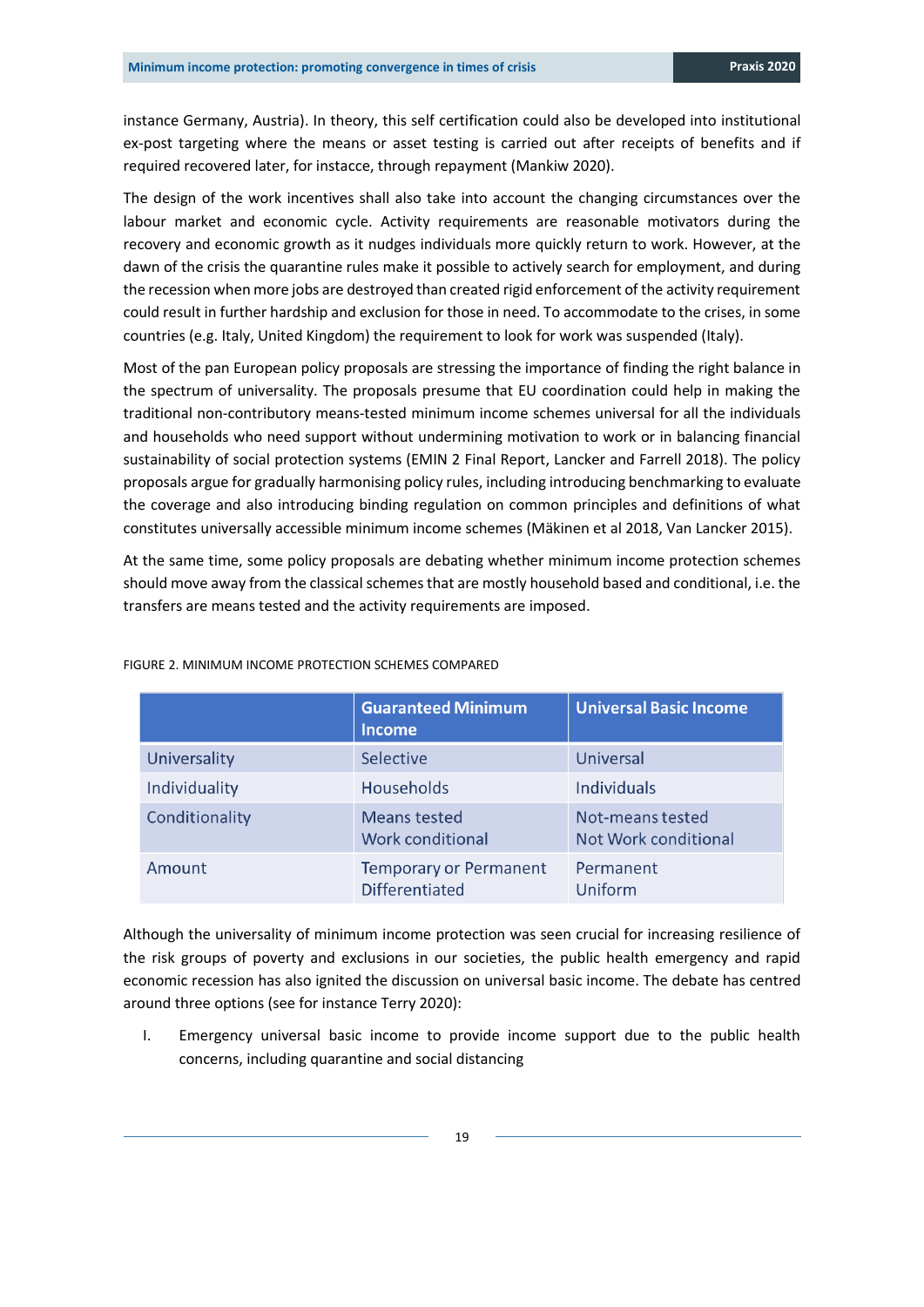- II. Recovery basic income to be implemented with a view to preventing a recession once the virus outbreak begins to subside
- III. Permanent Basic Income scheme that is designed by the book.

On the member state level, the income support schemes have not been reformed to the extent that these could be called universal basic income schemes. However, in number of countries (e.g. Spain, Germany) there have been proposals in favour of universal basic income. The emergency or recovery basic income has also stepped from outlining theoretical pros and cons of different designs to simulations. In the recent analysis, Torry (2020) carries out microsimulation research on feasibility of a Recovery Basic Income and a subsequent sustainable revenue neutral Citizen's Basic Income in UK. He concludes that emergency basic income would not be administratively feasible and recovery basic income would require implementation of necessary administrative systems. Due to the cost of the universal income protection would have to be regarded as a short term economic stimulus measure rather than as a permanent fixture, and a permanent revenue neutral Citizen's Basic Income would be both feasible and useful once the coronavirus crisis had abated.

Before the current crisis, in parallel to discussion on pan European regulation of minimum income protection schemes, also proposals for European universal basic income (UBI) systems have emerged that propose solving the coverage and targeting buzzle buy making it fully universal (see for instance (Parijs & Vanderborght, 2019; Vandenbroucke, 2017)) (also similar alternative or complementary scheme have been discussed and proposed as described in **Error! Reference source not found.**). In contrast to classical guaranteed minimum income schemes, the UBI would be individual based, not income or asset tested, unconditional to work or other social participation social assistance scheme providing safety net for European residents.

Some policy rules that define the coverage need further discussion. First, the question of universality in the design needs to be addressed. Overall, it has been debated whether European universal basic income include only citizens (also whether or not are they living in EU or abroad), long-term legal residents, or fiscal residents (e.g. (Parijs & Vanderborght, 2019). However, some proposals have also discussed whether there shall be limitation to only guaranteeing basic income to specific group of individuals, for instance children (A.B. Atkinson, 2014) or to elderly (T. Goedemé & Van Lancker, 2009). Secondly, the distinguishing character of EUBI would be that in contrast to EU minimum income guarantee would be unconditionality, i.e. without assessment of income or assets and absence of conditions related to meaningful engagement. However, there are also proposals linking the income protection to participation in social useful activities that are currently considered outside formal economy, like informal care or voluntary work (Anthony B. Atkinson, 2015). Third, connected to adequacy the depth of coverage depends to what extent it replaces or complements the existing Member States tax-benefit system and social policy mix in general. Overall, it is argued that the social package shall require other social services (e.g. healthcare), social protection schemes (e.g unemployment protection) and regulations (e.g. decent minimum wage).

According to the program theory (and a few counter-factual studies -see discussion on UBI experiments by (Widerquist, 2019)) of UBI there are number of expected positive and negative impacts of the unconditional minimum income protection scheme relative to traditional conditional scheme outlined in the following [Box 2.](#page-20-1)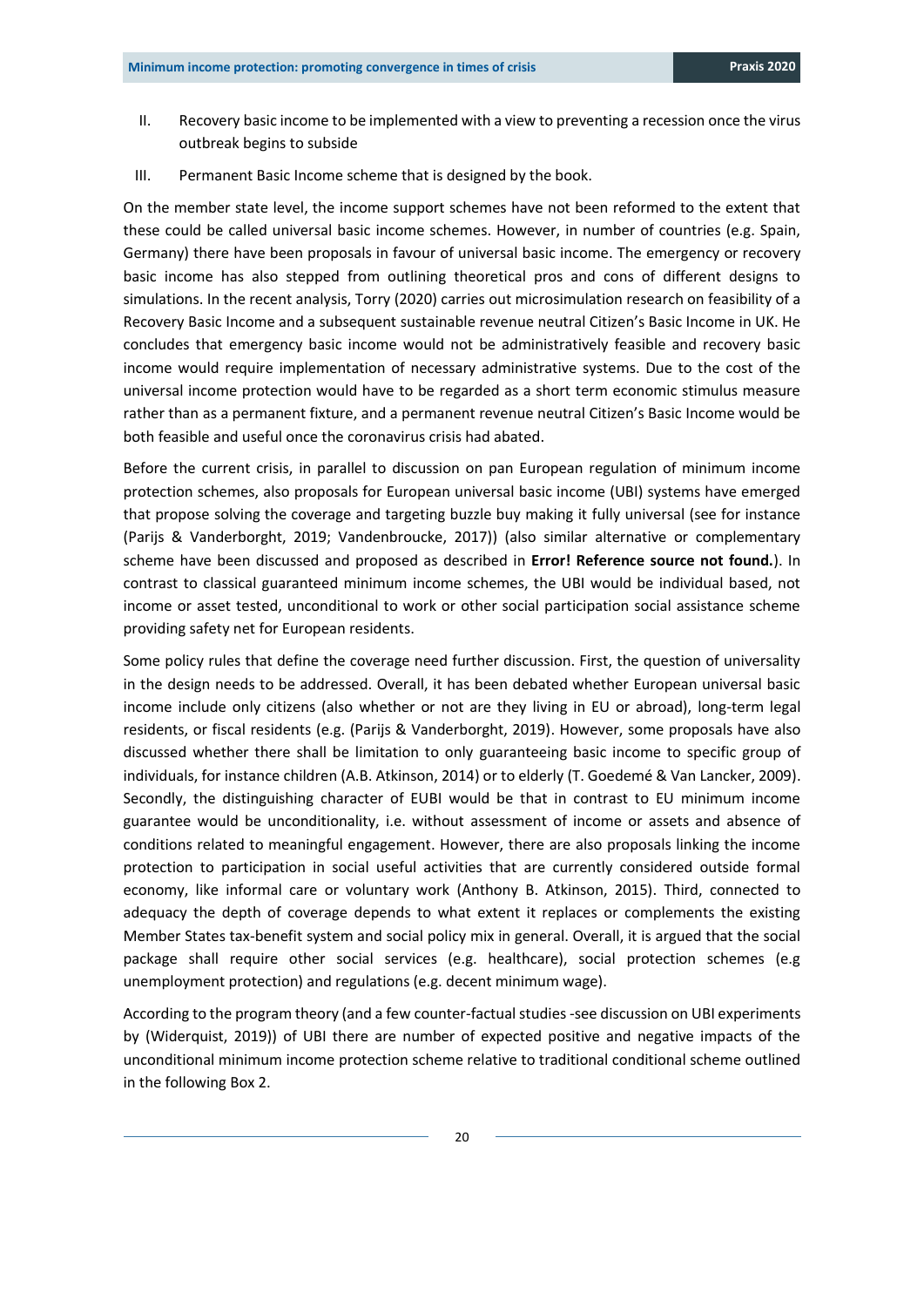#### <span id="page-20-1"></span>BOX 2. PROS AND CONS OF UNIVERSAL BASIC INCOME RELATIVE TO CONDITIONAL MINIMUM INCOME PROTECTION

| <b>Positive arguments</b>                                                                                                     | <b>Negative arguments</b>                                                                               |
|-------------------------------------------------------------------------------------------------------------------------------|---------------------------------------------------------------------------------------------------------|
| + Might increase labour supply and participation in                                                                           | - As the redistribution is not social risk or means                                                     |
| training, meaningful social activity due to increased                                                                         | tested, some disadvantaged groups income could                                                          |
| discretion                                                                                                                    | decrease and income inequality might increase.                                                          |
| + Discourages precarious employment, e.g. low                                                                                 | Less cost-effective than targeted welfare                                                               |
| wages                                                                                                                         | programs as poverty and exclusion risk groups lack                                                      |
| + Unconditionality decreases poverty risk, also                                                                               | other factors that contribute to poverty                                                                |
| poverty or unemployment traps                                                                                                 | - Might increase tax-burden in case the scheme is to                                                    |
| + Could increase resilience of socio-economic                                                                                 | large extent complementary to existing tax-benefit                                                      |
| systems and improve macroeconomic stability                                                                                   | system                                                                                                  |
| + Reduces feeling of insecurity related to precarious                                                                         | - Possible tax increase might lead to the rise in the                                                   |
| employment and welfare stigma related to social                                                                               | price of consumer goods that impacts in particular                                                      |
| assistance decreases                                                                                                          | people with lower incomes                                                                               |
| + Universality improves the system coverage and                                                                               | - Possible increase in tax burden might reduce tax                                                      |
| take-up (also for non-standard and precarious                                                                                 | compliance, increase informal economy                                                                   |
| employment)                                                                                                                   | - Might reduce work motivation and labour supply                                                        |
| + The complexity and administrative burden of<br>social protection system decreases if the scheme<br>replaces existing system | - Might motivate immigration that causes in-<br>balance in budgeting                                    |
| + The system risks and disincentives related to inter-<br>scheme mobility and simultaneous eligibility and<br>take-up         | - Social justice decreases as people could live<br>without their social contributions and participation |
| + Could increase legitimacy of political institutions<br>by providing welfare                                                 |                                                                                                         |
| + Could harmonise welfare provision across regions,<br>systems                                                                |                                                                                                         |

*Source: Compiled based on literature review; for further discussion see e.g. (European Parliament & Karakas, 2017; Gentilini et al., 2019; OECD, 2017)*

# <span id="page-20-0"></span>**Political feasibility of a scheme and positions of the main stakeholders**

Debate on a European minimum income protection policies has outlined multiple options stressing that due to existing difference and modest input or output policy convergence there is no shared alignment to 'one size fits all' in Europe. Looking into the future, first and foremost, the political feasibility depends on citizens support. Evaluations on public support has shown that (Pfeifer, 2009) public attitudes are more polarized in generous welfare states than in less generous states, and in times of high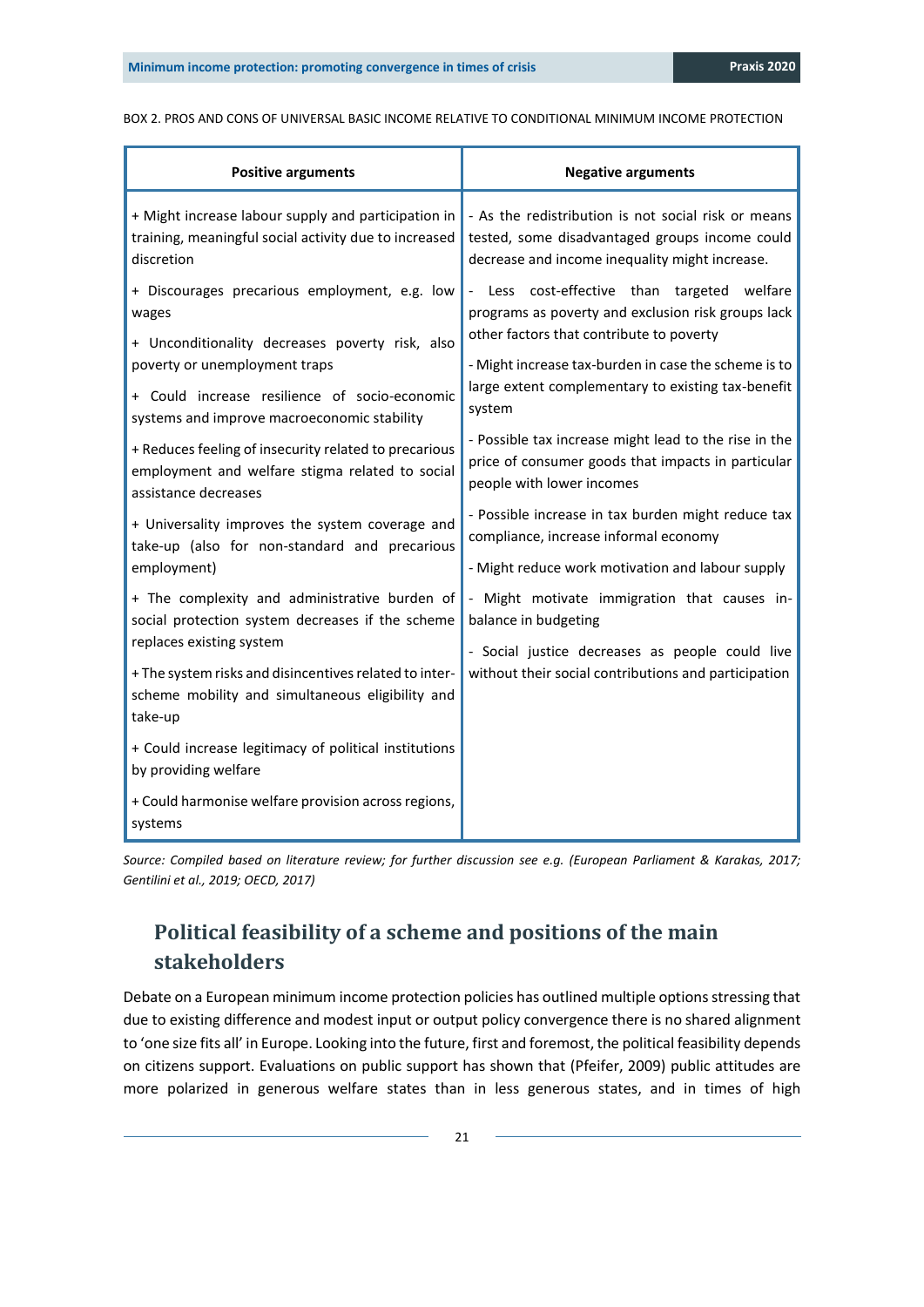unemployment the public sympathy towards minimum income protection schemes increase. Public support for increasing the universality of the minimum income guarantee, especially stepping forward unconditional minimum income protection varies also. It has been found (Vlandas, 2019) that on individual level support to universal and unconditional minimum income protections (i.e. UBI) does not vary across established differences between varieties of capitalisms or welfare state regimes (Baranowski et al., 2019; Vlandas, 2019). Also it is found that Left-leaning individuals facing high labour market risks and/or on low income brackets are more supportive of a UBI (Vlandas, 2019). However, on country level, countries with a strong welfare state tend to be less sympathetic to a basic income scheme, while countries with a weak safety net are more receptive to it, and stronger social protection and less economic insecurity are strongly associated with support for UBI (Lee, 2018).

Feasibility depends also on the debate whether there is a legal basis for EU legislation on a minimum income. On the one hand, as discussed above in general EU has limited legitimacy on social issues that holds back rapid policy making and introduction of binding regulation. On the other hand, proponents of the stepping forward to binding regulation find the legal basis in Treaty on the Functioning of the European Union - article 156 stipulates that the Union shall support and complement the Member States activities in social protection and integration of persons excluded. Similarly, it has been argued that the Treaty may provide a legal base of the establishment of the unconditional scheme, or alternatively through the procedure of treaty change or through intergovernmental agreement European Union and its Member states could move forward to unconditional guaranteed income protection (Denuit, 2019).

Revising the EU policy on minimum income protection does not have to exclude one or the other option, rather the long-term process that would gradually converge not only policy objectives like tackling poverty and exclusion to converging policy inputs and outputs. Based on the existing policy documents and stakeholder interviews the step by step process is feasible as it takes into account the existing socioeconomic and institutional differences. Harmonisation and supplementation of the action of the Member States could be gradual from benchmarking sufficiency and coverage of the minimum income protection to introducing step by step binding policy rules to supporting funding the minimum income schemes. In that regard, depending on the rate and extent of converging policy inputs and outputs, the co-ordination in financing is required between Member States and EU.

Due to differences in socio-economic development and welfare level, financial sustainability, reaching adequacy level, increasing resilience to shocks and guaranteeing social justice setting up pooling and redistributive fund might be required (see for instance (Peña-Casas & Bouget, 2014)). Financially, it has been argued (Mencinger, 2015) that a universal basic income at EU level presumes the creation of a fiscal union, the distribution of tax revenues to EU citizens, the unification of tax rates or introducing pan-European tax (e.g. a financial transaction tax, a carbon tax, a VAT). Arguably this applies to all minimum income protection schemes that increase solidarity across the member states with different socio economic developments. Convergence in socio-economic conditions is both the requirement for harmonized policy responses and result from the gradual deliberate EU level action. The European common framework for accessible and sufficient minimum income protection shall also be flexible to different paths through the current recession and upcoming recovery, albeit shall also put pressure to improve the living conditions overall in different countries and welfare models.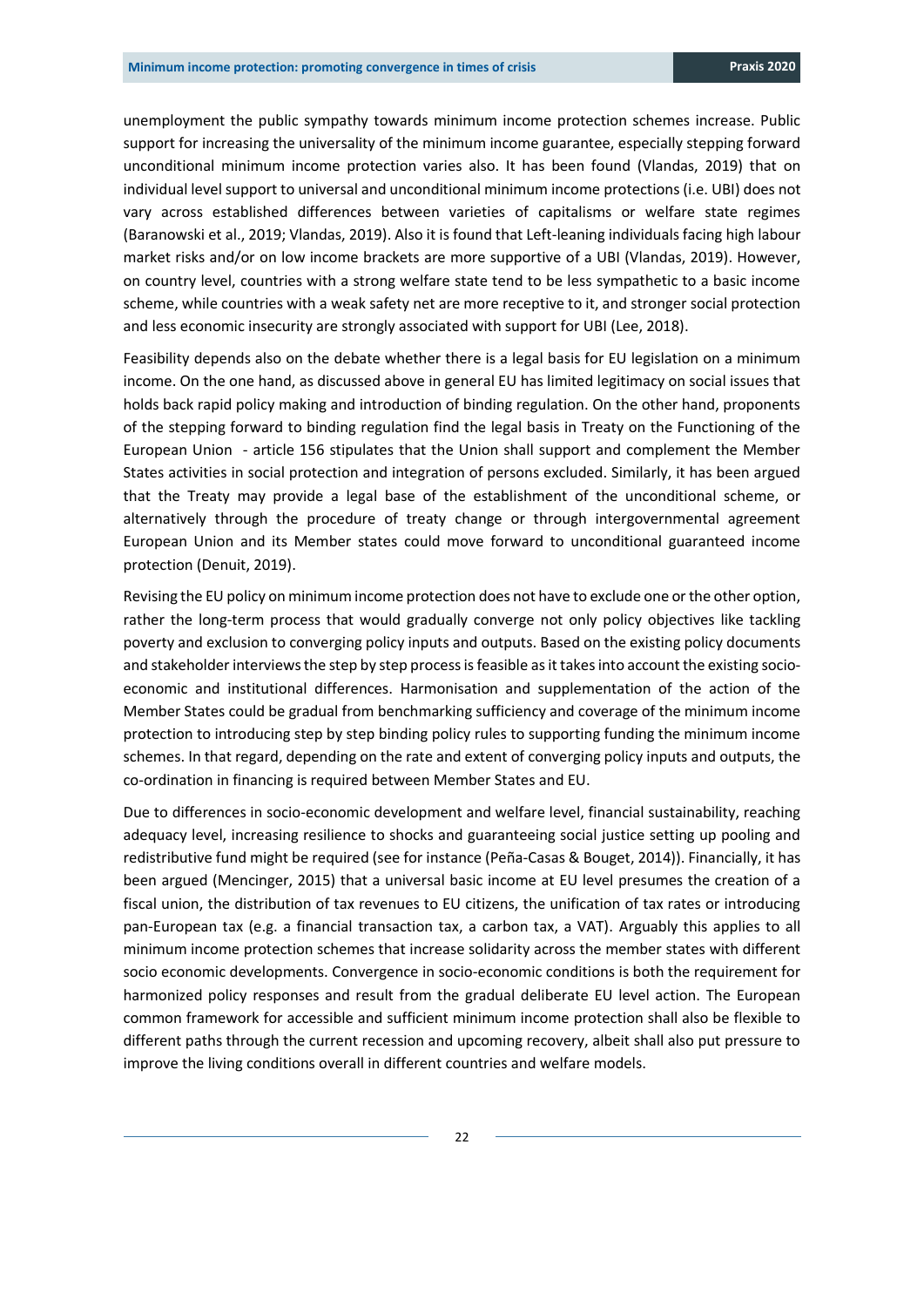# <span id="page-22-0"></span>**Conclusions and policy pointers**

- The European Union is committed to economic, social and territorial cohesion, balanced economic and social growth and upward convergence. Upward convergence towards more resilient and sustainable living conditions and social structures in Member States is an essential element for a long-term success of Social Europe as a whole. The lack of resilience and sustainability can have significant and persistent negative effect of quality of life and wellbeing over economic cycles, especially important at the verge of economic downturn, where wise foresight is required to manage the risks to the society and economy in Member States and EU as a whole.
- This report analyses trends in material living conditions since 2007 in European Union Member States mapping evidence on the presence or lack of upward convergence in quality of life. Contextualising and understanding these dynamics are further scrutinized analysing drivers of upward convergence. As upward convergence does not necessarily occur without deliberate coordinated action, the report also discusses EU social policy instruments to address disparities and promote upward convergence in living conditions in the EU.
- In our Social Europe, the Member States have designed their welfare systems and social safety nets that provide protection and manages risks related to socio economic developments. Minimum income protection schemes are the last resort safety nets for those individuals that are not covered by the other tax-benefit system measures and are at risk of poverty or exclusion.
- The Member states have been introducing emergency measures to provide income support to those affected the most by the pandemic induced economic crisis. The emergency measures pave the way for evaluating and reconsidering what kind of minimum income protection system the societies need to recover from the crisis and also prevent divergence in living conditions across Europe. The emergency measures will be temporary as the generosity of the systems increases the risk of financial sustainability of the social safety nets. At the same time, making the existing minimum income systems more agile and responsive to the changing circumstances in the labour market and economy is required.
- **E** During the crisis, the core questions of the design of minimum income protection as coverage, including specificity of targeting and work incentives, and sufficiency is important both in short term to provide support to those in trouble during the extraordinary circumstances of the Covid-19 pandemic, and in long term, those that continue to need protection during the recovery. The past economic recessions remind us that there are risk groups and even countries are different in their resilience to the economic shocks. Successful recovery requires that vulnerable groups be not left behind, and Europe as a whole find way back to the upward convergence in living conditions.
- The attention to the social dimension of European Union is required to help the Europeans to adapt to and overcome the hardship of deteriorating socio-economic conditions. Stalling or divergent patterns marked the performance of the European Union Member States after the past crises, the common concern could trigger steps towards converging performance.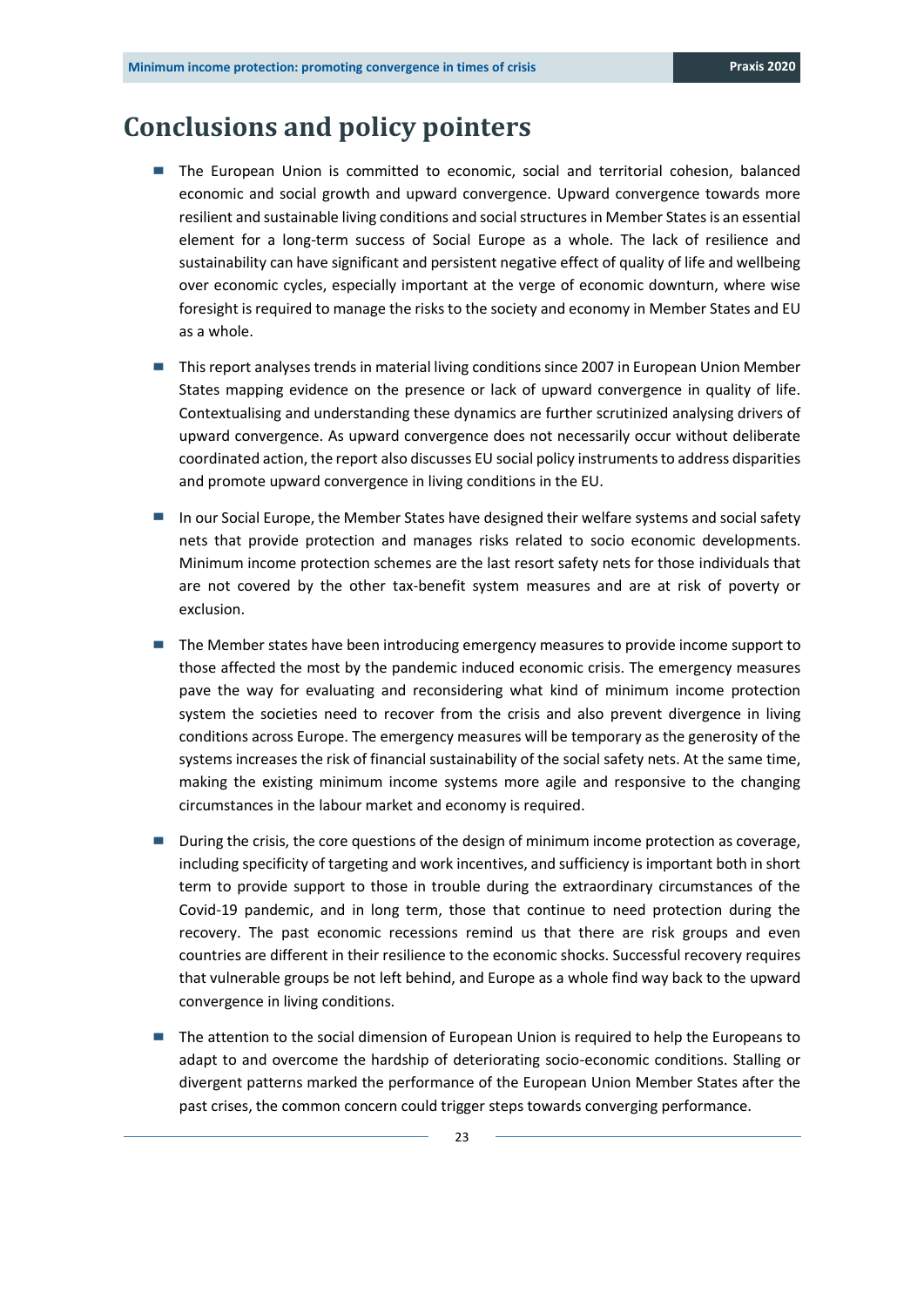■ Stepping forward in policy coordination, the EU must overcome the dilemma that more extensive convergence in social policies is feasible only if upward convergence in socioeconomic and living conditions dimensions progresses that itself could accelerate from further EU coordination. It follows that the convergence in living conditions does not happen naturally, especially increasing resilience to economic downturn or preventing hiatus of convergence during the recovery. Stepping on the long journey of converging policy inputs and outputs might be feasible when the first step is sharpening the demand in open method of coordination, like setting coverage and sufficiency standards for benchmarking and then stepping forward to minimum requirements expressed in council and commission recommendations. These steps could improve social cohesion but also legitimacy of EU and its member states cooperation.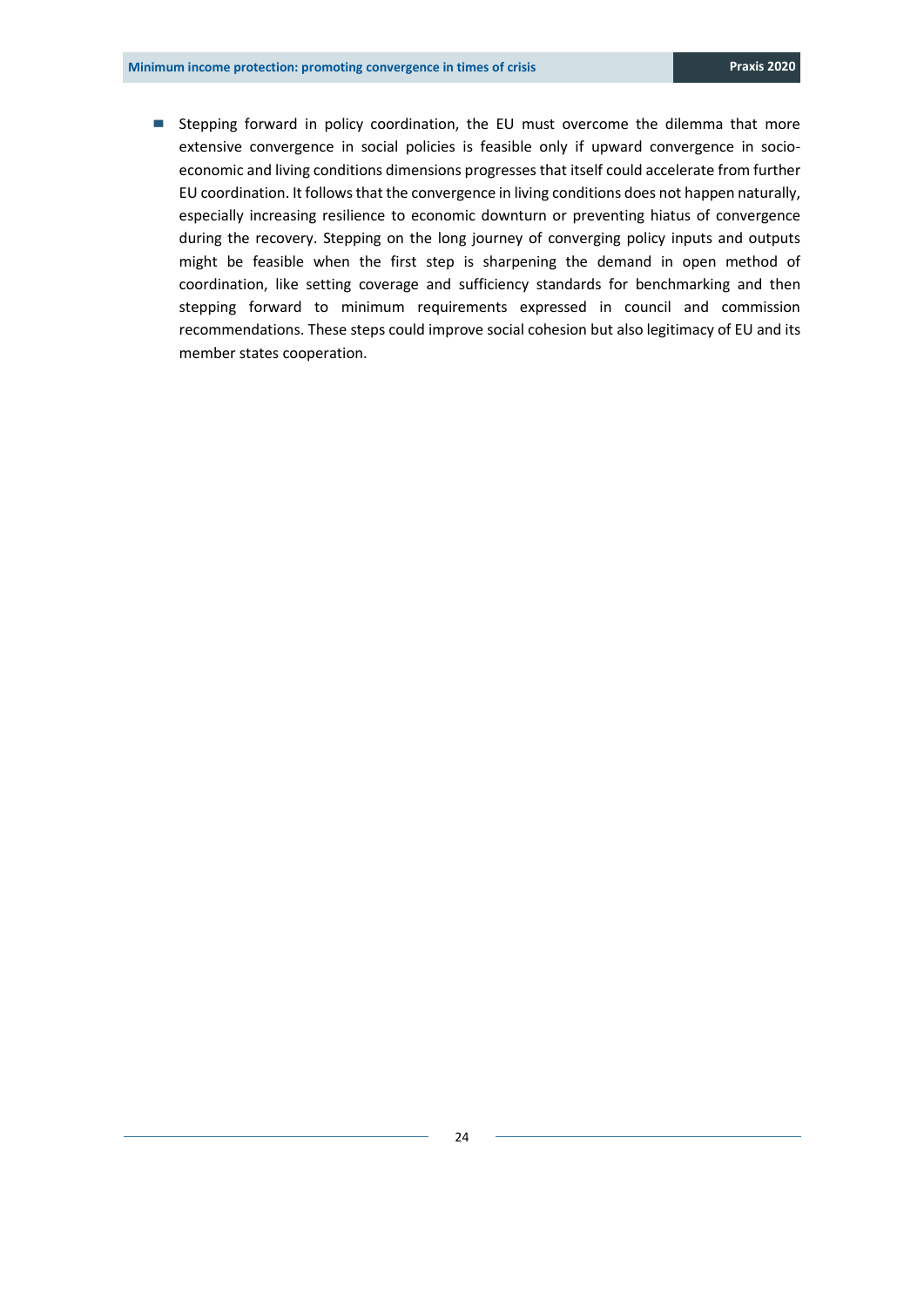# <span id="page-24-0"></span>**References**

Eurofound (2020), Living, working and COVID-19: First findings – April 2020, Dublin. Link: [https://www.eurofound.europa.eu/publications/report/2020/living-working-and-covid-19-first](https://www.eurofound.europa.eu/publications/report/2020/living-working-and-covid-19-first-findings-april-2020)[findings-april-2020](https://www.eurofound.europa.eu/publications/report/2020/living-working-and-covid-19-first-findings-april-2020)

European Commission (2020) Spring 2020 Economic Forecast: A deep and uneven recession, an uncertain recovery. [https://ec.europa.eu/commission/presscorner/detail/en/ip\\_20\\_799](https://ec.europa.eu/commission/presscorner/detail/en/ip_20_799)

Eurostat (2020) GDP down by 3.6% and employment down by 0.2% in the euro area. News release 9.06.2020. [https://ec.europa.eu/eurostat/documents/2995521/10294996/2-09062020-AP-EN.pdf/8a68ea5e-5189-](https://ec.europa.eu/eurostat/documents/2995521/10294996/2-09062020-AP-EN.pdf/8a68ea5e-5189-5b09-24de-ea057adeee15) [5b09-24de-ea057adeee15](https://ec.europa.eu/eurostat/documents/2995521/10294996/2-09062020-AP-EN.pdf/8a68ea5e-5189-5b09-24de-ea057adeee15)

ILO (2020) ILO Monitor: COVID-19 and the world of work. Fourth edition. 27.05.2020. [https://www.ilo.org/wcmsp5/groups/public/@dgreports/@dcomm/documents/briefingnote/wcms\\_7](https://www.ilo.org/wcmsp5/groups/public/@dgreports/@dcomm/documents/briefingnote/wcms_745963.pdf) [45963.pdf](https://www.ilo.org/wcmsp5/groups/public/@dgreports/@dcomm/documents/briefingnote/wcms_745963.pdf)

Bea Cantillon 2019. The European Pillar of Social Rights: ten arguments for prioritizing minimum incomes. EuVisions. http://www.euvisions.eu/ten-arguments-european-pillar-of-social-rightsprinciple-minimum-income/

Anne van Lancker, Fintan Farrell. 2018. Guaranteed Minimum Income Nobody deserves less, everybody benefiits. EMIN2 FINAL REPORT. https://eminnetwork.files.wordpress.com/2019/02/emin2-eu-finalreport-jan\_2018.pdf

Marchal, Sarah & Kuypers, Sarah & Marx, Ive & Verbist, Gerlinde, 2020. "Singling out the truly needy: the role of asset testing in European minimum income schemes," EUROMOD Working Papers EM4/20, EUROMOD at the Institute for Social and Economic Research.

Mäkinen, L., Report and Recommendations from the Peer Review on coverage and non-take-up of Minimum Income, Helsinki 13-14 March 2018, Department of Social Research, University of Turku, April 2018

Terry, Malcolm. 2020. Evaluation of a Recovery Basic Income, and of a sustainable revenue neutral Citizen's Basic Income, with an appendix relating to different Universal Credit roll-out scenarios. Euromod Working Paper Series, EM 07/20.

Ackerman, B., Alstott, A., & Parijs, P. van. (2006). Redesigning Distribution: Basic Income and Stakeholder Grants as Cornerstones for an Egalitarian Capitalism. Verso.

Atkinson, A.B. (2014). After Piketty? British Journal of Sociology, 65(4), 619–638. Scopus. https://doi.org/10.1111/1468-4446.12105

Atkinson, Anthony B. (2015). Inequality: What Can Be Done? (1st Edition edition). Harvard University Press.

Baranowski, M., Mickiewicz, A., & Jabkowski, P. (2019). Basic income attitudes and welfare regimes: A comparative case study based on the survey results from selected european countries. STUDIA SOCJOLOGICZNE, 2(233). https://doi.org/DOI: 10.24425/sts.2019.126139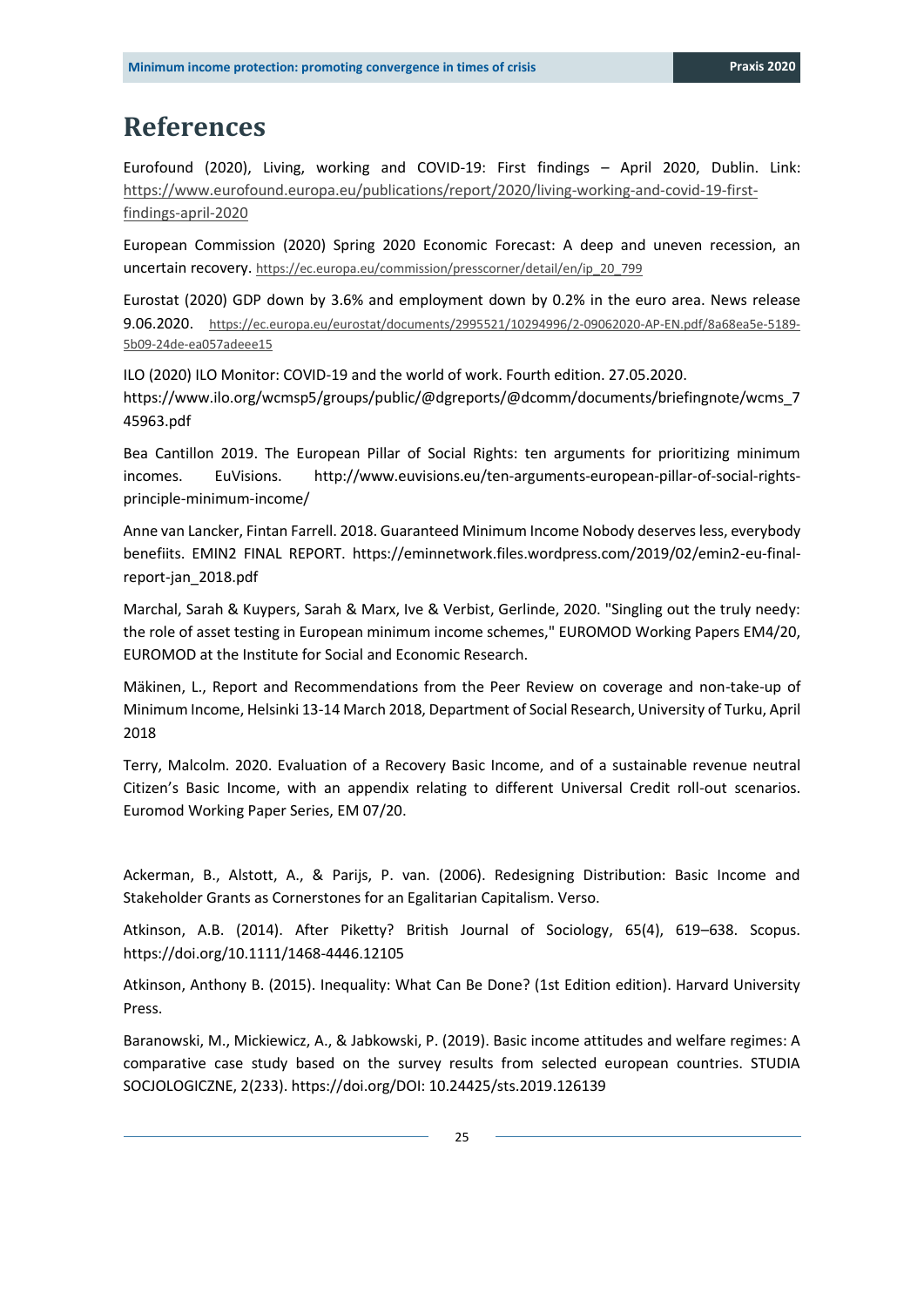Caminada, K., Goudswaard, K., & Van Vliet, O. (2010). Patterns of Welfare State Indicators in the EU: Is there Convergence? JCMS: Journal of Common Market Studies, 48(3), 529–556. https://doi.org/10.1111/j.1468-5965.2010.02063.x

Cantillon, B. (2019, jaanuar 14). The European Pillar of Social Rights: Ten arguments for prioritising principle 14 on minimum incomes. EuVisions. http://www.euvisions.eu/ten-arguments-europeanpillar-of-social-rights-principle-minimum-income/

Chassard, Y., & Quintin, O. (1992). Social protection in the European Community: Towards a convergence of policies. International Social Security Review, 45(1–2), 91–108. https://doi.org/10.1111/j.1468-246X.1992.tb00905.x

Coote, A., Kasliwal, P., & Percy, A. (2019). Universal Basic Services: Theory and Practice A Literature Review. **Institute** For Global Prosperity. https://ubshub.files.wordpress.com/2019/05/ubs\_report\_online.pdf

Crepaldi, C., Da Roit, B., Castagnaro, C., & Pasquinelli, S. (2017). Minimum Income Policies in EU Member States. Study for the EMPL Committee, European Parliament. https://www.europarl.europa.eu/RegData/etudes/STUD/2017/595365/IPOL\_STU(2017)595365\_EN.p df

Deeming, C. (2017). Defining Minimum Income (and Living) Standards in Europe: Methodological Issues and Policy Debates. Social Policy and Society, 16(1), 33–48. https://doi.org/10.1017/S147474641500041X

Denuit, F. (2019). Fighting Poverty in the European Union. An Assessment of the Prospects for a European Universal Basic Income (EUBI) (2013/284009; ULB Institutional Repository). ULB -- Universite Libre de Bruxelles. https://ideas.repec.org/p/ulb/ulbeco/2013-284009.html

Dowding, K., Wispelaere, J. D., White, S., & Wispelaere, J. D. (2003). The Ethics of Stakeholding. Springer.

Dubois, H., Ludwinek, A., & European Foundation for the Improvement of Living and Working Conditions (Toim). (2015). Access to social benefits: Reducing non-take-up. Publications Office of the European Commission [u.a.].

European Parliament, & Karakas, C. (2017). Basic income: Arguments, evidence, prospects. EPRS | European Parliamentary Research Service. https://www.europarl.europa.eu/RegData/etudes/BRIE/2016/586679/EPRS\_BRI(2016)586679\_EN.pd f

Frazer, H., Marlier, E., European Commission, Directorate-General for Employment, S. A. and I., Liser, Applica, & Ose. (2016). Minimum income schemes in Europe: A study of national policies 2015. Publications Office. http://bookshop.europa.eu/uri?target=EUB:NOTICE:KE0215950:EN:HTML

Friedman, M. (1970). The case for the negative income tax: A view from the right. The guaranteed income : materials for the Decisions for the Seventies discussion course.

Gentilini, U., Grosh, M., Rigolini, J., & Yemtsov, R. (Toim). (2019). Exploring Universal Basic Income: A Guide to Navigating Concepts, Evidence, and Practices. The World Bank. https://doi.org/10.1596/978- 1-4648-1458-7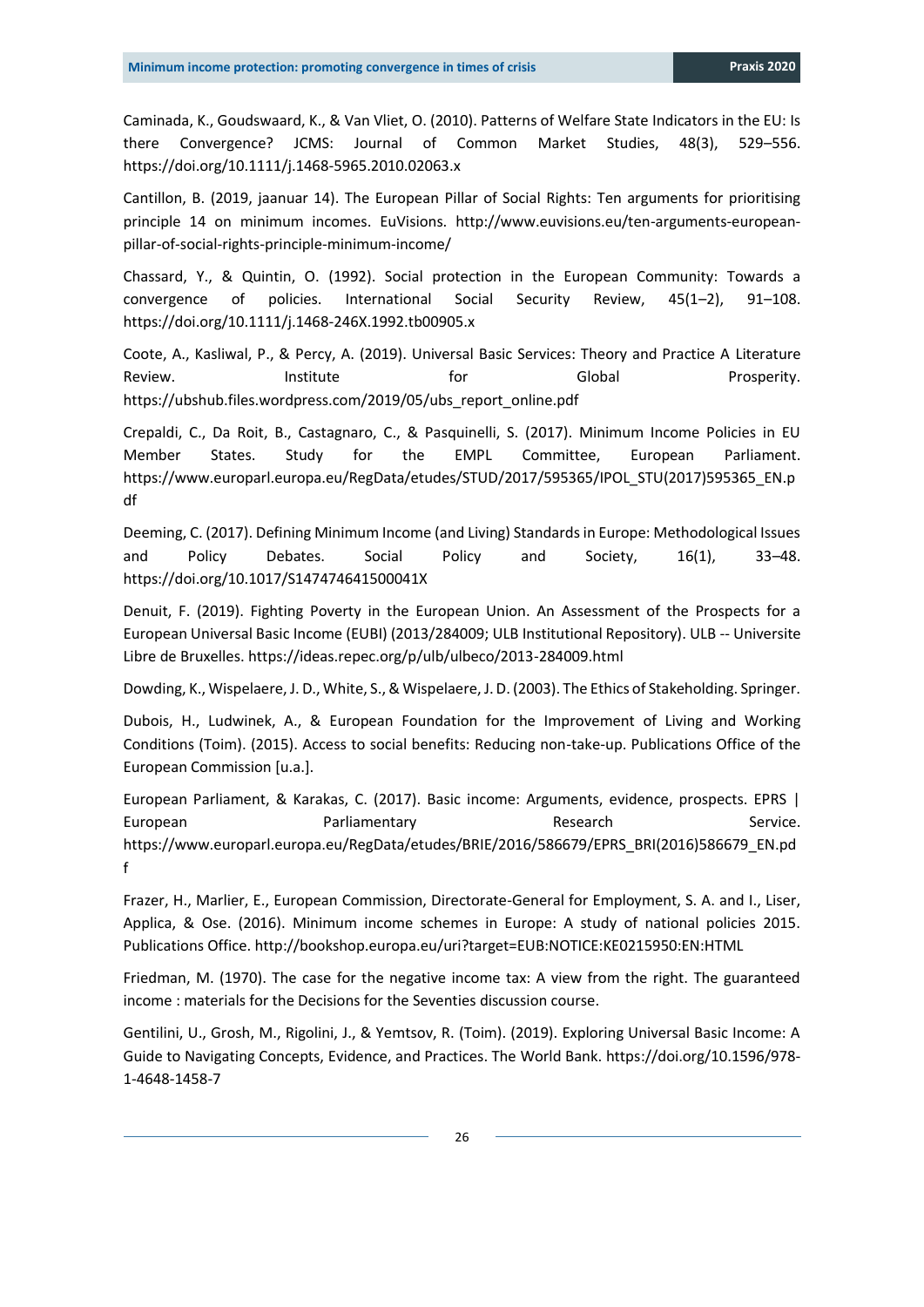Goedemé, T., Storms, B., Stockman, S., Penne, T., & Van den Bosch, K. (2015). Towards Cross-Country Comparable Reference Budgets in Europe: First Results of a Concerted Effort. European Journal of Social Security, 17(1), 3–30. Scopus. https://doi.org/10.1177/138826271501700101

Goedemé, T., & Van Lancker, W. (2009). A universal basic pension for Europe's elderly: Options and pitfalls. Basic Income Studies, 4(1). Scopus. https://doi.org/10.2202/1932-0183.1119

Goedemé, Tim, Penne, T., Hufkens, T., Karakitsios, A., Bernát, A., Franziskus, A., Simonovits, B., Álvarez, E. C., Kanavitsa, E., Parcerisas, I. C., Romaní, J. R., Mäkinen, L., Matsaganis, M., Arlotti, M., Kopasz, M., Szivós, P., Ritakallio, V.-M., Kazepov, Y., Bosch, K. V. den, & Storms, B. (2019). What Does It Mean to Live on the Poverty Threshold? Lessons From Reference Budgets. B. Cantillon, T. Goedemé, & J. Hills, Decent Incomes for All: Improving Policies in Europe. Oxford University Press. http://www.oxfordscholarship.com/view/10.1093/oso/9780190849696.001.0001/oso-9780190849696-chapter-2

Lee, S. (2018). Attitudes Toward Universal Basic Income and Welfare State in Europe: A Research Note. Basic Income Studies, 13(1). https://doi.org/10.1515/bis-2018-0002

Marx, I., & Nelson, K. (2013). A New Dawn for Minimum Income Protection? I. Marx & K. Nelson (Toim), Minimum Income Protection in Flux (lk 1–27). Palgrave Macmillan UK. https://doi.org/10.1057/9781137291844\_1

Mencinger, J. (2015). The Revenue Side of a Universal Basic Income in the EU and Euro Area. DANUBE: Law, Economics and Social Issues Review, 6(3), 159–174. https://doi.org/10.1515/danb-2015-0010

Milotay, N., European Parliament, Directorate-General for Parliamentary Research Services, European Parliament, European Parliamentary Research Service, & Members' Research Service. (2017). Social governance in the European Union: Governing complex systems : in-depth analysis. http://www.europarl.europa.eu/RegData/etudes/IDAN/2017/614579/EPRS\_IDA(2017)614579\_EN.pd f

OECD. (2017). Basic income as a policy option: Can it add up? OECD Publishing. http://www.oecd.org/employment/emp/Basic-Income-Policy-Option-2017.pdf

Parijs, P. V., & Vanderborght, Y. (2019). Basic Income: A Radical Proposal for a Free Society and a Sane Economy (Reprint edition). Harvard University Press.

Peña-Casas, R., & Bouget, D. (2014). Towards a European minimum income? Discussions, issues and prospects. D. Natali (Toim), Social developments in the European Union 2013. ETUI, OSE.

Penne, T., Cornelis, I., & Storms, B. (2019). All we need is…: Reference Budgets as an EU Policy Indicator to Assess the Adequacy of Minimum Income Protection. Social Indicators Research. https://doi.org/10.1007/s11205-019-02181-1

Pfeifer, M. (2009). Public Opinion on State Responsibility for Minimum Income Protection: A Comparison of 14 European Countries. Acta Sociologica, 52(2), 117–134. https://doi.org/10.1177/0001699309104000

Schmitter, P. C., & Bauer, M. W. (2001). A (Modest) Proposal for Expanding Social Citizenship in the European Union. Journal of European Social Policy, 11(1), 55–65. https://doi.org/10.1177/095892870101100105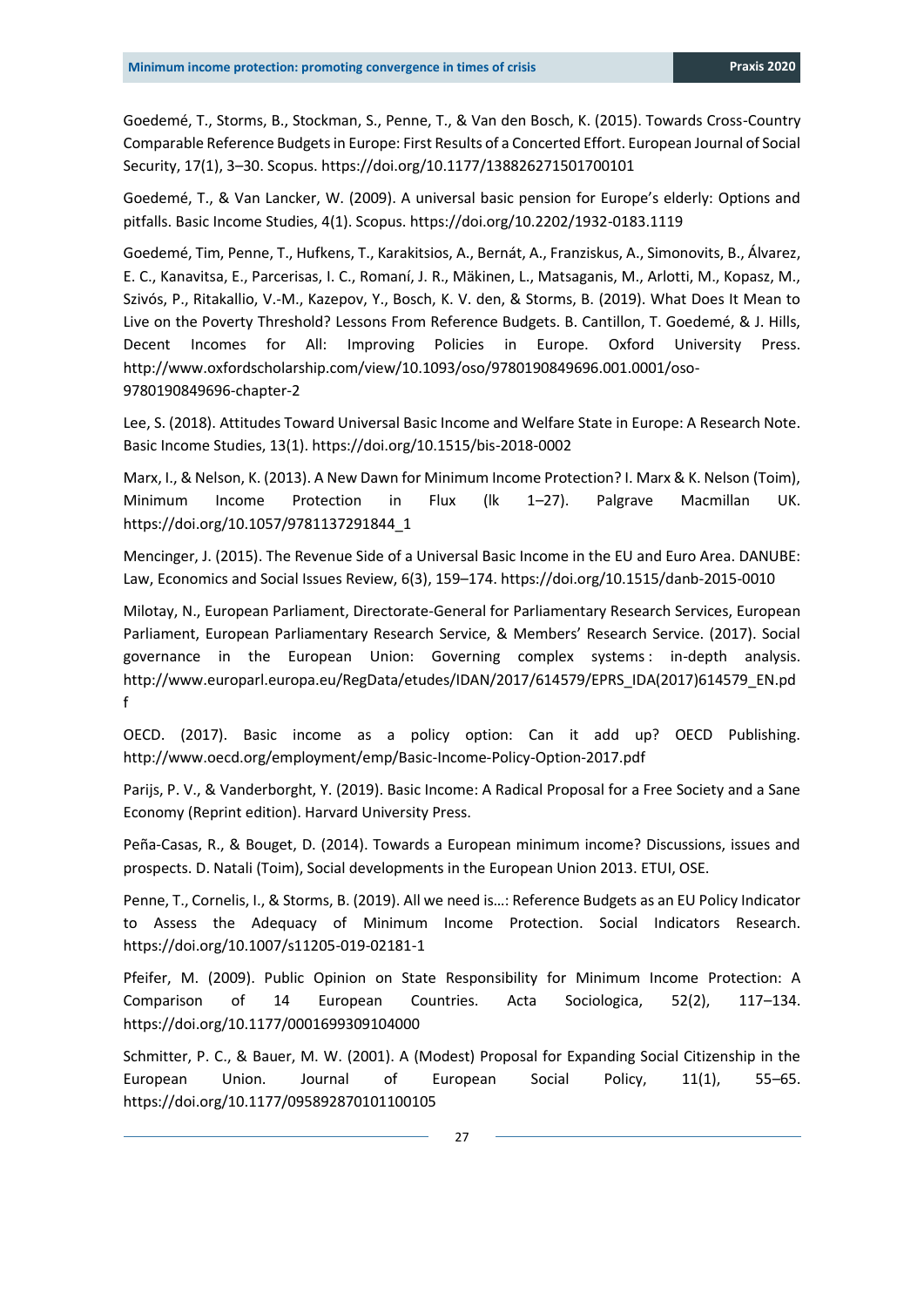Van Lancker, A. (2010). Working document on a Framework Directive on Minimum income. European Anti-Poverty Network (EAPN). https://www.eapn.eu/images/stories/docs/EAPN-position-papers-andreports/Working-Paper-on-a-Framework-Directive-EN-FINAL.pdf

Van Lancker, A. (2015). Toward adequate and accessible Minimum Income Schemes in Europe, Synthesis report. European Minimum Income network (EMIN),.

Van Parijs, P., & Vanderborght, Y. (2001). From Euro-Stipendium to Euro-Dividend. Journal of European Social Policy, 11(4), 342–346. https://doi.org/10.1177/095892870101100404

Vandenbroucke, F. (2017). Basic Income in the European Union: A Conundrum Rather than a Solution. SSRN Electronic Journal. https://doi.org/10.2139/ssrn.3011847

Vandenbroucke, F. (2020). Solidarity through redistribution and insurance of incomes: The EU as Support, Guide, Guarantor or Provider? (SSRN Research Paper 2020/01). The Amsterdam Centre for European Studies.

Vandenbroucke, F., Cantillon, B., Van Mechelen, N., Goedemé, T., & Van Lancker, A. (2013). The EU and Minimum Income Protection: Clarifying the Policy Conundrum. I. Marx & K. Nelson (Toim), Minimum Income Protection in Flux (lk 271–317). Palgrave Macmillan UK. https://doi.org/10.1057/9781137291844\_11

Vanderborght, Y. (2015). The tensions of welfare state reform and the potential of a universal basic income. E. Dermine & D. Dumont (Toim), Activation Policies for the Unemployed, the Right to Work and the Duty to Work (Kd 79, lk 209–222). Peter Lang B. https://doi.org/10.3726/978-3-0352-6495-1

Vlandas, T. (2019). The Politics of the Basic Income Guarantee: Analysing Individual Support in Europe. Basic Income Studies, 14(1). https://doi.org/10.1515/bis-2018-0021

Wang, J., van Vliet, O., & Goudswaard, K. (2018). Minimum income protection and EU coordination. European Journal of Social Security, 20(3), 253–271. https://doi.org/10.1177/1388262718798896

Widerquist, K. (2019). A Critical Analysis of Basic Income Experiments for Researchers, Policymakers, and Citizens. Springer International Publishing. https://doi.org/10.1007/978-3-030-03849-6